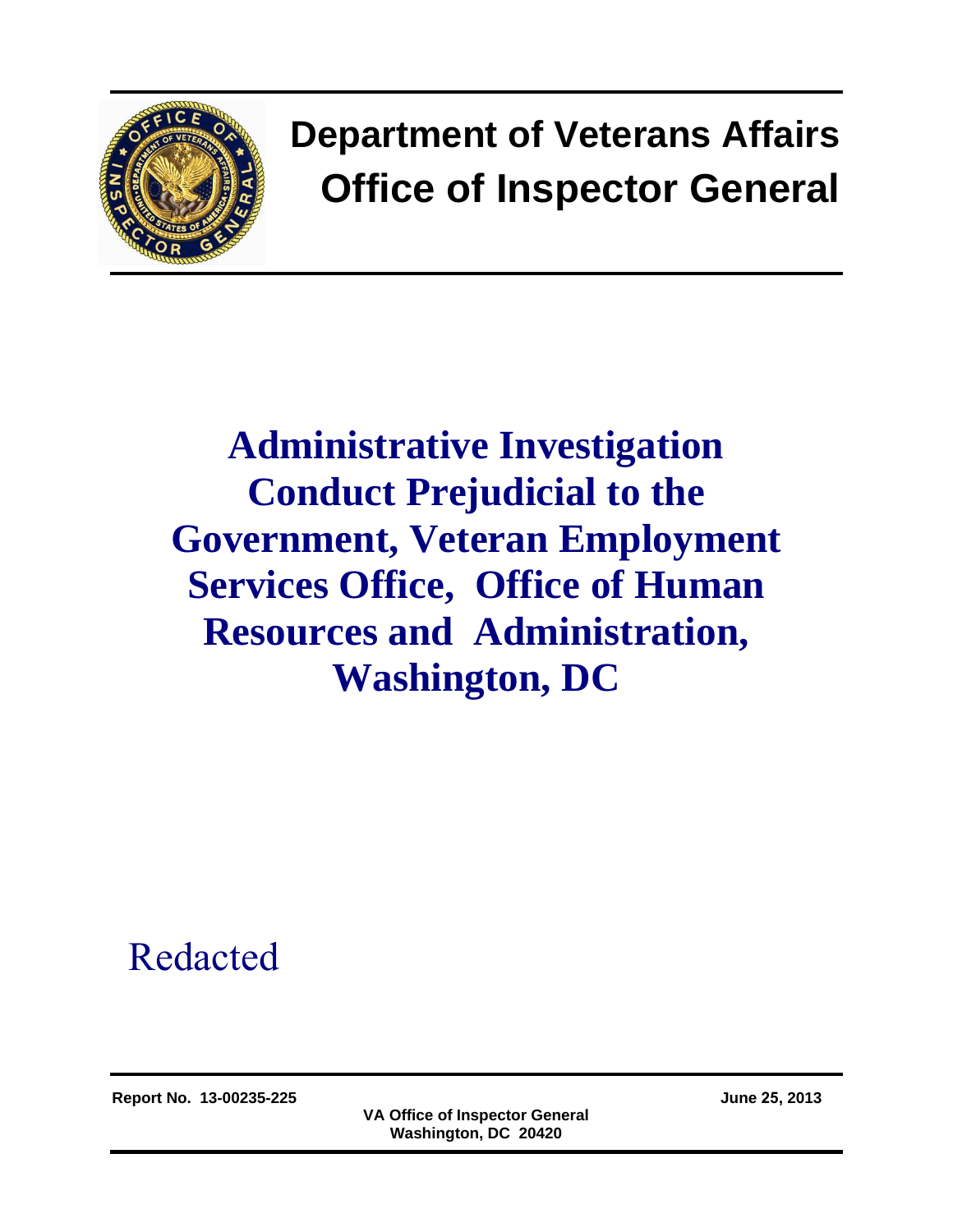

#### **DEPARTMENT OF VETERANS AFFAIRS Office of Inspector General Washington, DC 20420**

**TO:** Interim VA Chief of Staff

**SUBJECT:** Administrative Investigation, Conduct Prejudicial to the Government, Veteran Employment Services Office (VESO), Office of Human Resources and Administration (HR&A), Washington, DC (2013-00235 IQ-0004)

#### **Summary**

We substantiated that Ms. Mary Santiago, former (retired) Director of VESO, failed to represent VA's Core Values of Integrity, Commitment, Advocacy, Respect, and Excellence (ICARE). We found that Ms. Santiago and Ms. Katherine Nix, a Serco Services, Inc. (Serco) contractor employee, knowingly misrepresented the results of the VA for Vets Veterans Hiring Fair (hiring fair) held in Detroit, MI, June 26–28, 2012, and intentionally reported fictitious results to VA Senior Leadership. Reports produced by Serco, under Ms. Nix's supervision, and approved by Ms. Santiago, reflected that 1,321 tentative selections (defined by Ms. Santiago and Ms. Nix as candidates selected to fill positions) were made during the hiring fair; however, we found that at least 574 or about 43 percent of those reported tentative selections never occurred. Evidence also reflected a high probability that the total number of falsely reported selections exceeded 574. We also found that Ms. Santiago did not properly manage her workforce, frequently used obscene and demeaning language, engaged in verbally abusive behavior toward VESO staff and VA contractor employees, and she engaged in the appearance of a conflict of interest by maintaining a less-than-arm's-length relationship with Ms. Nix. Further, we found that Ms. Nix displayed a lack of candor while testifying under oath. Ms. Santiago announced her retirement shortly after being told of our investigation and declined to be interviewed.

We also substantiated that VESO, through an Office of Personnel Management (OPM) interagency agreement (IA), paid Serco, as the servicing contractor, \$509,884 for an Event Management System (EMS), a component of Serco's Case Management System (CMS), to accurately collect and report data both during and after the hiring fair. However, we found that the system was not designed to capture accurate data to support VA's needs nor could any of the tainted data contained within it be reconstructed to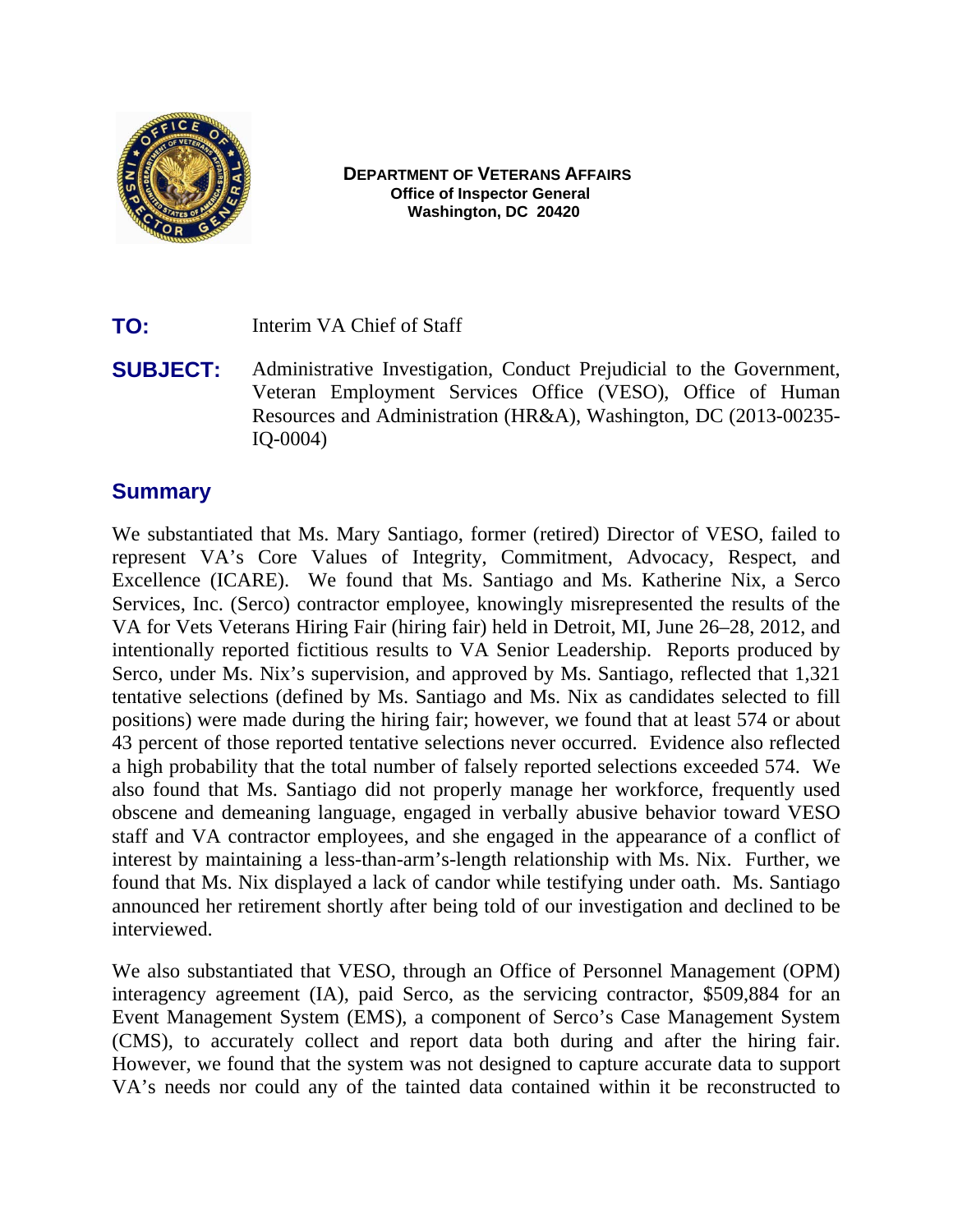verify the reported facts and figures. We found that VESO accepted and paid Serco for EMS without inspecting or testing it to ensure that it complied with VA's software requirements or that it fulfilled VA's needs during or after the hiring fair. For additional information on Serco's contract with VESO, *see*, OIG's Office of Audits and Evaluations report, *Review of Acquisitions Supporting the Veteran Employment Services Office*  (2013-00644-R1-0036).

# **Introduction**

The VA Office of Inspector General Administrative Investigations Division investigated allegations that Ms. Santiago and Ms. Nix fictitiously reported the results of the VA for Vets Veterans Hiring Fair by intentionally overstating the total number of tentative selections made; Ms. Santiago mismanaged her workforce; engaged in abusive behavior; and Ms. Santiago had a less-than-arm's-length relationship with Ms. Nix. To assess these allegations, we interviewed VA, non-VA, and Serco employees. We also reviewed contract, hiring fair, and email records, as well as relevant Federal laws and regulations and VA policy. We investigated but did not substantiate another allegation, and we will not discuss it further in this report.

# **Background**

# *VA's Core Values (ICARE)*

are," VA's culture and how they care for Veterans, their families and other beneficiaries. VA's internet website reflected that beginning in June 2011 VA's workforce would be informed about VA's Core Values and Characteristics to be applied across all of VA. VA's Secretary emphasized that leadership at all levels of the VA chain of command must personally be involved in communicating the Core Values of Integrity, Commitment, Advocacy, Respect, and Excellence (ICARE). The ICARE internet website, [www.va.gov/ICARE, re](http://www.va.gov/ICARE)flected that VA adopted Core Values and Characteristics applied universally across the Department. The Core Values of ICARE define "who we The Core Characteristics define "what we stand for" and help guide how VA performs their core mission; shape their strategy, and influence resource allocation and other important decisions made within VA. They are Trustworthy, Accessible, Quality, Agile, Innovative, and Integrated. In a September 15, 2011, email, Subject: I Care Video, Ms. Santiago told VESO employees "Team – Please take the time to go into TMS [Talent Management System] and review the 'VA I CARE' Training Video. All employees are asked to go through the training before September 31 [sic]. Thank you." In July 2012, these Core Values and Characteristics became Federal regulations under 38 CFR § 0.600.

## *Veteran Employment Services Office*

VA records reflected that the Office of Human Resources Management (OHRM) Veterans Employment Coordination Service (VECS), established in 2007, preceded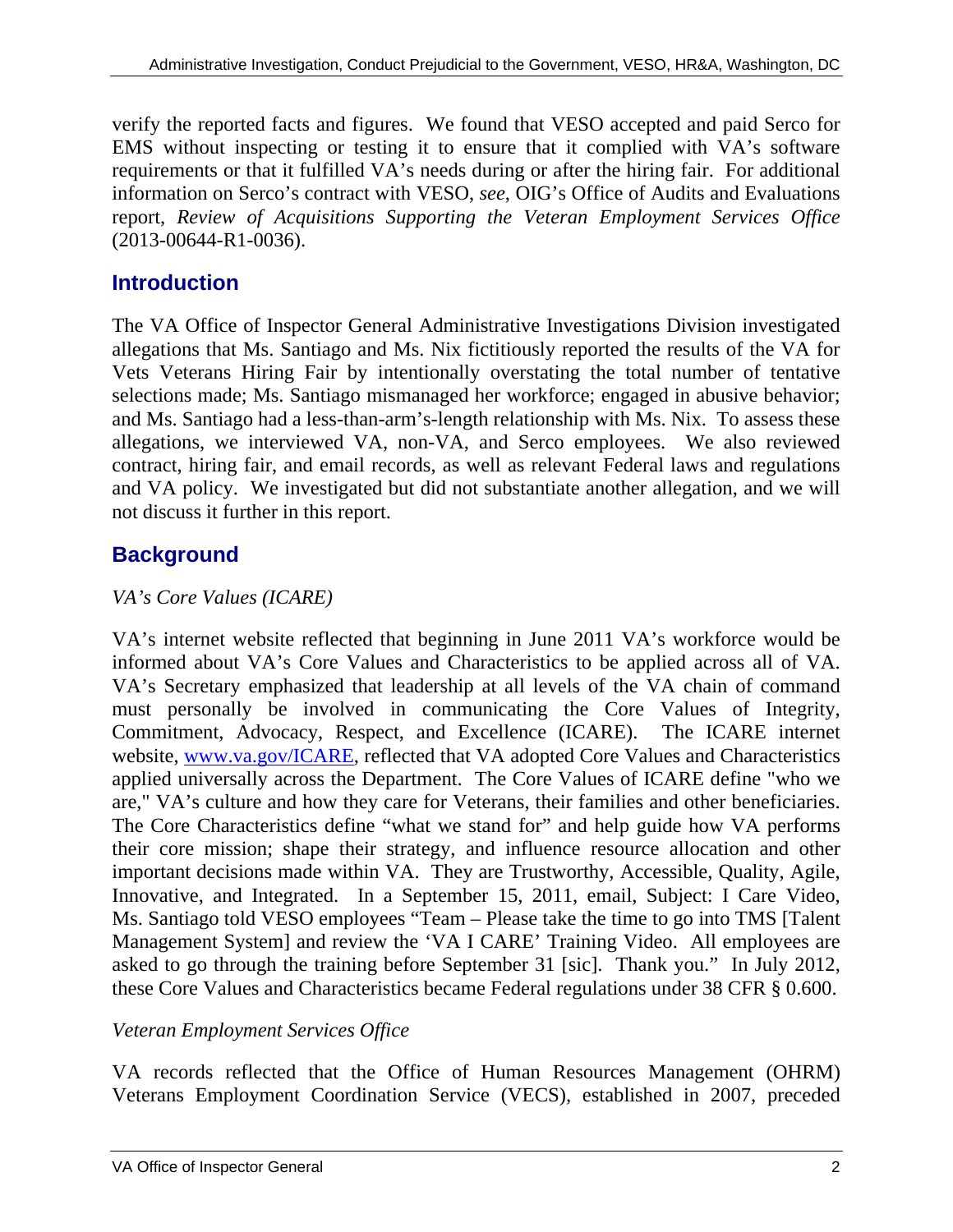VESO. VECS, in collaboration with the Departments of Labor and Defense and OPM continued VA's efforts to attract, recruit, and hire veterans. Executive Order 13518, dated November 9, 2009, directed the formation of the Council on Veterans Employment to be comprised of representatives from 25 Federal agencies to plan for promoting Federal and private sector employment opportunities and establishing veteran employment program offices. It tasked VA and the Departments of Labor and Homeland Security to consult with OPM to develop and implement veteran counseling and veteran training programs for Federal employment, and VESO evolved from this.

Built around the Regional Veteran Employment Coordinators' concept, VESO, which was implemented in July 2011, evolved into a strategic management program that managed veteran employment initiatives. According to VA intranet program literature, HR&A adopted the VECS mission and officially launched VA for Vets on November 11, 2011. VESO piloted its career fair hiring model at the National Veterans Small Business Conference in New Orleans in August 2011, and the VA for Vets program opened coaching call centers in Dumfries, VA, and Ebensburg, PA. Program accomplishment milestones reflected that VESO, in 2012, hosted large scale hiring events, such as the January 2012 VA for Vets Career Fair and Expo in Washington, DC. In June 2012, VESO hosted its largest event to date in Detroit and aggregated the National Veterans Small Business Conference (NVSBC) and Expo, VA Open House, and the VA for Vets Veteran Hiring Fair, where VA coached veteran-owned small businesses, provided healthcare and general needs counseling, and matched veterans with career fields and private sector and Federal job opportunities.

#### *Ms. Mary Santiago, Former (retired) Director of VESO*

Personnel records reflected that Ms. Santiago returned to Federal service, effective January 31, 2010, when she was appointed as a GS-15 Special Assistant to Mr. John Sepulveda, former HR&A Assistant Secretary, and in April 2010, she became the Deputy Dean of the VA Learning University (VALU). In an April 7, 2011, Advisory Memorandum (2011-00198-IQ-0002), VA OIG reported to VA's Chief of Staff that Mr. Sepulveda did not exercise sound judgment or due diligence when he hired Ms. Santiago and others and that Ms. Santiago falsified a Declaration for Federal Employment, Optional Form (OF) 306, as part of her VA employment application by failing to disclose that she was

 $(b)(7)(c)$ 

 The advisory prompted no action against Ms. Santiago, and she was later appointed as the Director of VESO in 2011. In a March 28, 2013, report (12-02503-151), VA OIG reported to the Acting HR&A Assistant Secretary that Ms. Santiago failed to properly supervise an employee that she knew worked at a non-VA second employment during his VA tours of duty and that she did not exercise the necessary supervisory oversight to ensure the employee took leave to cover his absences. Ms. Santiago retired from VA in November 2012, soon after this hiring fair investigation commenced.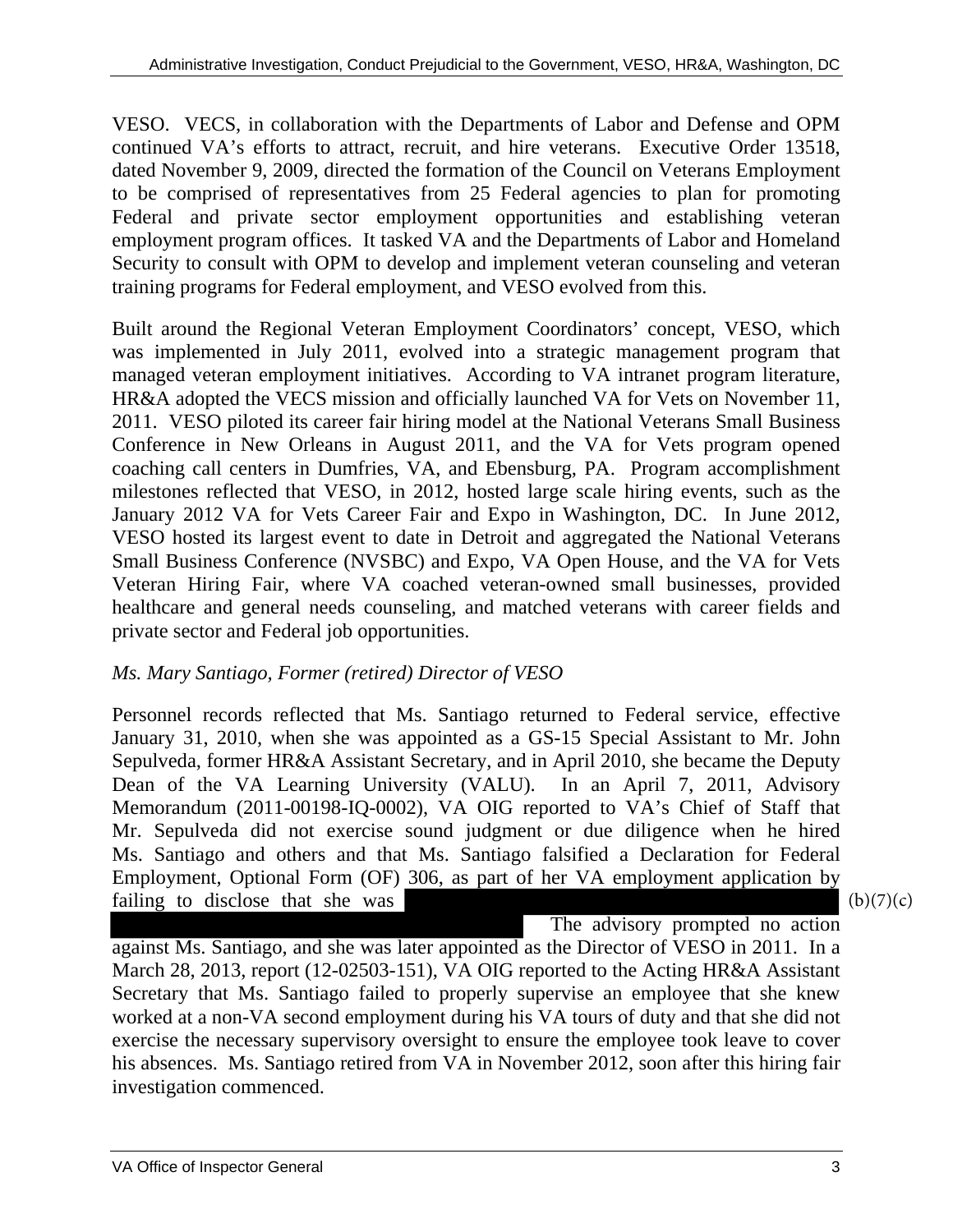#### *Serco Services, Inc.*

VESO operations are supplemented through an interagency agreement (IA) with the Office of Personnel Management (OPM). The IA was awarded in September 2010 and has 4 option years with a total potential value of \$150 million. Under this IA, OPM has contracted Serco Services, Inc. (Serco), located in Reston, VA, to provide veteran employment support services, including two veteran employment call centers and design of a veteran employment Website. With the official launch of VA for Vets, VA selected Serco to provide VESO automated veteran hiring processes through the Case Management System (CMS), as well as targeted training, coaching, portal services, marketing, and event planning and operations. Serco's proposal reflected that they teamed with the companies of Three Wire, Military.Com–Monster, PADRI, DAI, and others to "keep VA for Vets on the forefront of innovation." *See*, VA OIG's report titled *Department of Veterans Affairs: Review of Acquisitions Supporting the Veteran Employment Services Office* (2013-00644-R1-0036) for their findings related to their review of VESO's interagency agreement with OPM serviced by Serco.

## *Ms. Katherine Nix, Serco Services, Inc.*

In their August 2012 VA for Vets VESO contract continuation proposal, Serco identified Ms. Nix as their lead representative and primary point of contact. Serco's proposal biography reflected, and Ms. Nix told us, that she contracted with Serco in 2009, and later, joined the company as an employee in 2010. The proposal stated that Ms. Nix developed the VA account, and as Director, she influenced management and operations of the VA for Vets program. It further described Ms. Nix as the Key Client Liaison for VA for Vets, who regularly interacted with presidential appointees and Government career leaders in VA as well as with VA's Secretary, OPM's Director, White House staff, and other senior leaders inside and outside VA.

## *Detroit Hiring Fair*

The VA National Veterans Conference website reflected that the VA for Vets Veteran Hiring Fair was held June 26–28, 2012, at the Cobo Center, Detroit, MI. Ms. Nix told us that she and about 15 to 30 people were present for most of the briefings to VA Senior Leadership on their progress with organizing the hiring fair and that she (Ms. Nix) was present at the briefings to support Ms. Santiago. Mr. John Gingrich, former (retired) VA Chief of Staff, told us that Ms. Santiago was the highest ranking VA official with oversight of the hiring fair and that she was present at all the weekly meetings leading up to the fair. A May 25, 2012, slide presentation given to VA's Secretary on the expected hiring activities at the fair reflected an expected 5,000 interviews conducted and 1,500 jobs offered at a cost of \$814 per job offered. In an October 2012 VA for Vets Veterans Hiring Fair Results Report, VESO reported that there were 5,734 interviews conducted and 1,321 total tentative job offers at the hiring fair.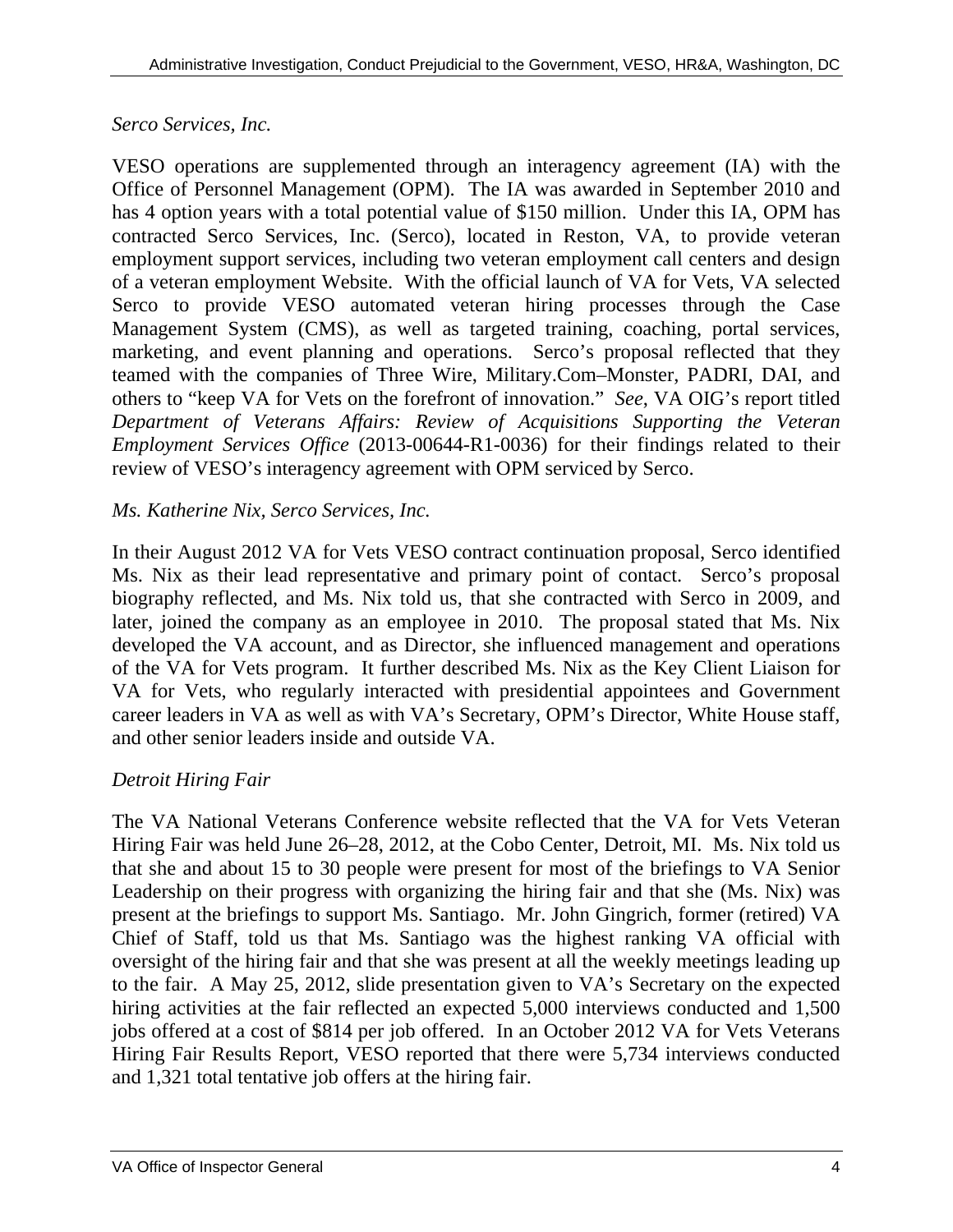Contract and funding documents reflected hiring fair costs at over \$2.5 million, but this total did not include OPM's 4.5 percent service fee of \$112,500. Serco's August 2012 contract proposal, submitted after the hiring fair, claimed that Serco, led by Ms. Nix on site, oversaw the hiring fair operations with 192 private and 41 Federal employers conducting formal and informal interviews, resulting in "job offers to more than 1300 Veterans." Ms. Nix told us that Serco staffed the event with employer liaisons who communicated ground rules to the employers as to what constituted an interview and a tentative job offer. She said that they told employers "they are not there to take resumes," they were there to interview veterans for jobs and make job offers. Ms. Nix also said that she was "thrilled" with the job numbers at the hiring fair.

#### *VA News Release*

With data provided by Ms. Nix and approved by Ms. Santiago, a July 3, 2012, VA Office of Public Affairs news release quoted VA's Secretary as saying that the hiring fair was a "tremendous success." The news release said that VA "partnered with more than 260 private sector companies, as well as governmental departments and agencies," with 5,500 interviews conducted, and "more than 1,300 jobs to Veterans" at the event. The headline touted "Successful Event Results in Over 1300 Job Offers, Model for Events Across U. S." It also revealed that VA would join with the U. S. Chamber of Commerce Foundation's *Hiring Our Heroes* to hold future events in cities across the U. S.

## *U. S. Chamber of Commerce Foundation's Hiring Our Heroes*

U. S. Chamber of Commerce Foundation's *Hiring Our Heroes* quarterly report, dated September 30, 2012, reflected that the U. S. Chamber of Commerce launched *Hiring Our Heroes* to help veterans and military spouses find meaningful employment in hundreds of communities across America. Their report cited three examples of their hiring fair successes. These hiring fairs were held in Great Falls, MT; Dearborn, MI; and Lincoln, NE. The report reflected that from those events, 221 veterans and military spouses landed "jobs at a combined cost of less than \$20,000, which equates to less than \$100 per placement." It also reflected that VA's June 2012 hiring fair in Detroit resulted in more than 1,300 veterans being offered "second careers with dozens of America's biggest employers."

## *Serco's Weekly Update Reports*

Serco produced weekly update reports to Ms. Santiago, and 2 weeks after the hiring fair, their weekly report highlighted event success-factor data including: 8,000 veterans attended, 5,726 interviews conducted, and 1,228 tentative job offers extended. A footnote under the data stated results were through July 13, 2012, and VESO continued to gather data. (Subsequent reports reflected a total of 1,321 tentative job offers.) An impact graph in one of the update reports illustrated significant metric growth, compared with the Washington, DC, event held the previous January, under every category in hiring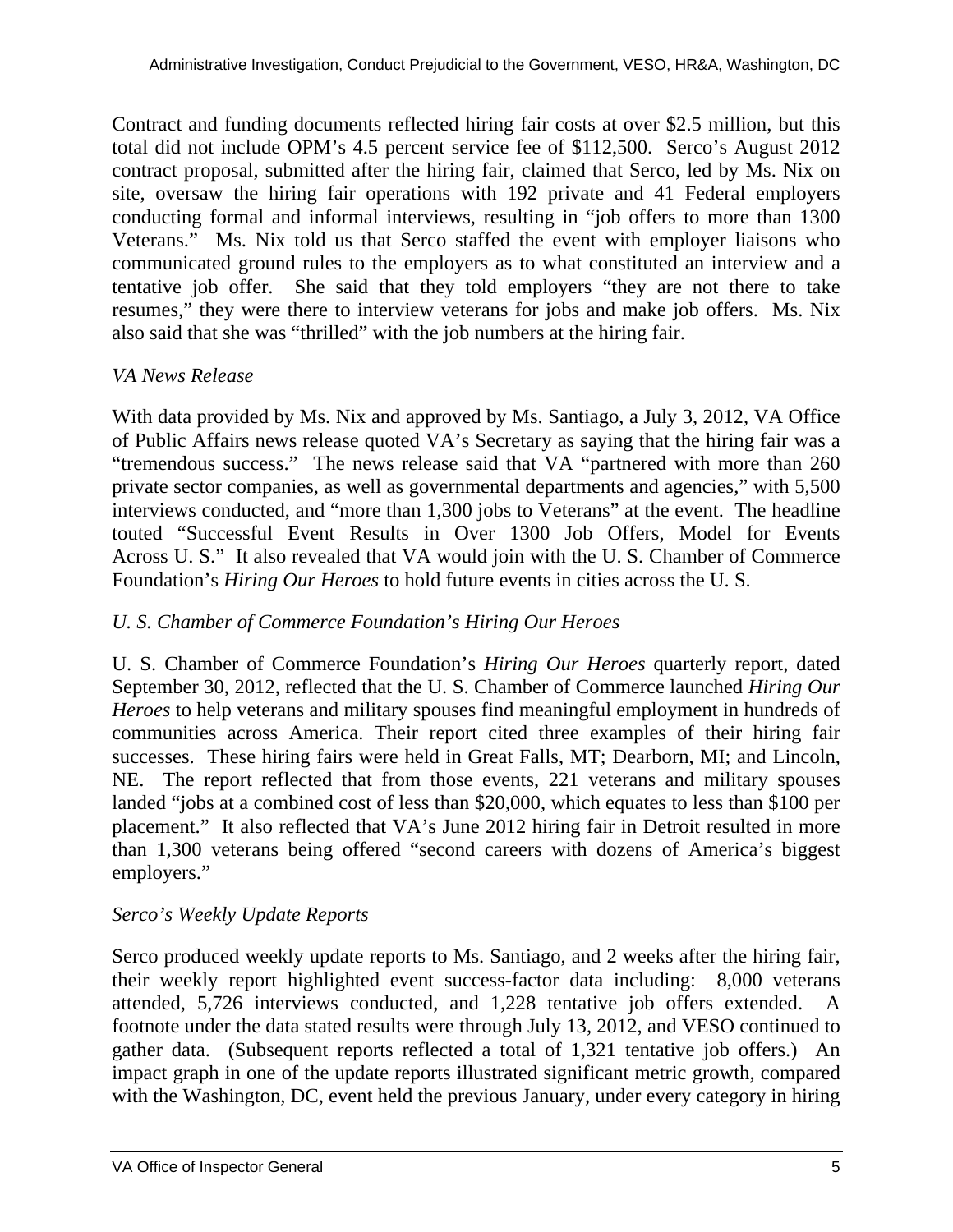fair numbers. The report graded specific hiring fair elements ranging from registration and check-in, to operations and logistics, and veteran, employer, and staff feedback. The report cited many glowing responses and some that suggested improvements for future hiring fairs. We found the following examples of veteran attendees expressing their frustration with employers not conducting interviews or hiring at the fair:

- Have more employers that have jobs ready. I had to go to their website and submit resumes. I did not get one interview while here.
- All employers I met with directed me to the website, no discussions.
- Everyone said to apply online, so it was a waste of time.
- 98% of employers were not able to conduct interviews during the 3-day event. Almost all directed me to their websites to apply for positions.
- 95% of these companies gave me a website to visit so I could apply online.
- If you call it a hiring fair, employers need to be hiring. Most wouldn't take resumes or talk to you.

# **Results**

#### **Issue: Whether Ms. Santiago Failed to Properly Represent VA's Core Values and Engaged in Conduct Prejudicial to the Government**

Federal regulations state that an employee shall not engage in conduct prejudicial to the Government. 5 CFR § 735.203. Federal regulations also state that VA's Core Values are Integrity, Commitment, Advocacy, Respect, and Excellence (ICARE) and that VA employees should adopt these Core Values in their day-to-day operations; (a) VA employees will act with high moral principle, adhere to the highest professional standards, and maintain the trust and confidence of all with whom they engage; (b) will work diligently to serve veterans and other beneficiaries, be driven by an earnest belief in VA's mission, and fulfill their individual responsibilities and organizational responsibilities; (c) will be truly veteran-centric by identifying, fully considering, and appropriately advancing the interests of veterans and other beneficiaries; (d) will treat all those they serve and with whom they work with dignity and respect, and they will show respect to earn it, and; (e) will strive for the highest quality and continuous improvement, and be thoughtful and decisive in leadership, accountable for their actions, willing to admit mistakes, and rigorous in correcting them. 38 CFR § 0.601. Federal acquisition regulations state that Government contractors must conduct themselves with the highest degree of integrity and honesty. 48 CFR § 3.1002.

After the hiring event, Serco and VESO, under Ms. Nix's and Ms. Santiago's respective supervision, gave VA Senior Leadership reports reflecting that the hiring event resulted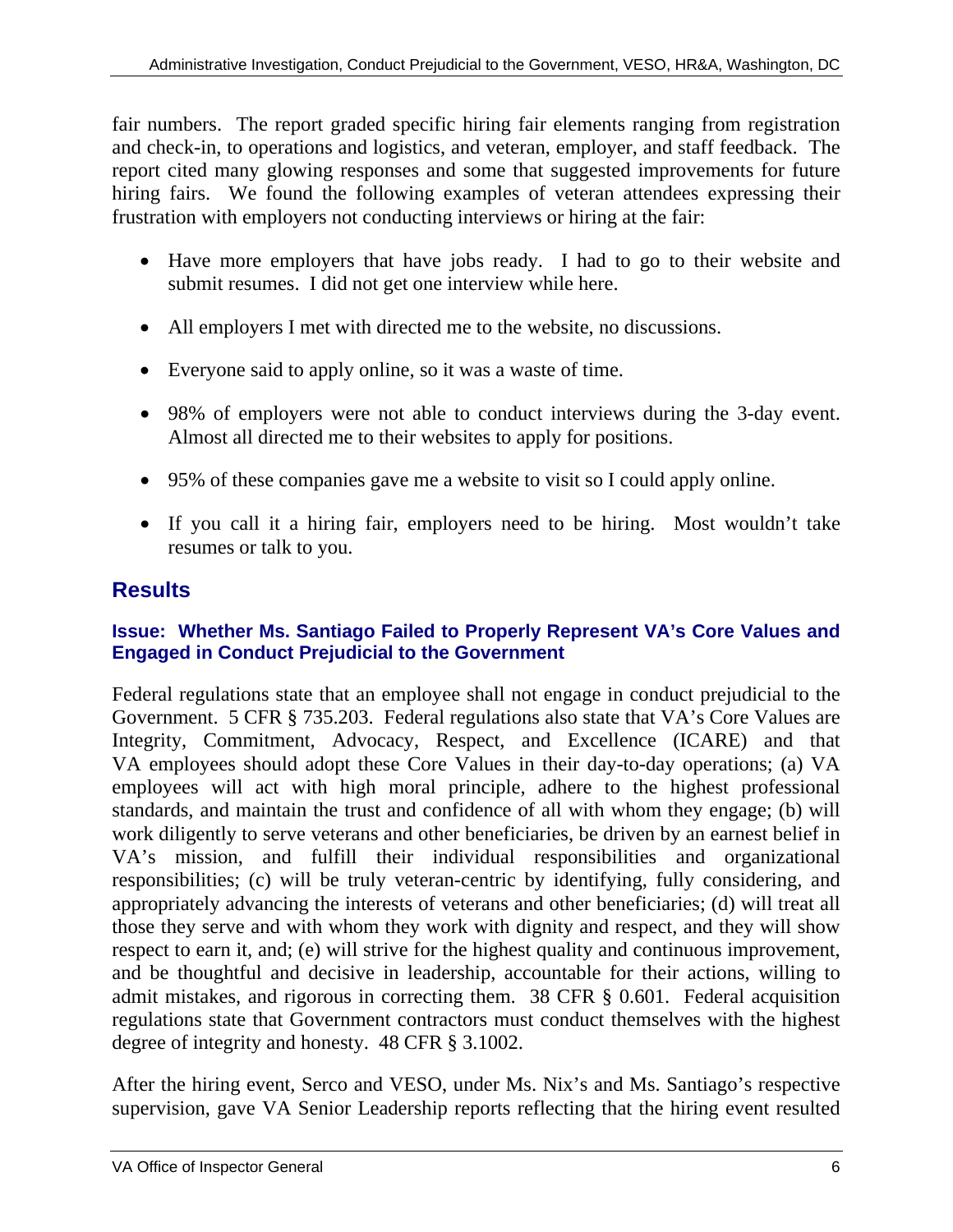in a total of 5,734 interviews and 1,321 tentative job offers made to more than 2,000 veterans by Federal and private-sector employers. The reports also reflected that privatesector employers made 1,107 of the 1,321 reported job offers. VA Senior Leadership then used that information in post-event reporting to the White House, an exclusive New York Times news story, and in a VA News Release issued on July 3, 2012.

In a July 26, 2012, email from Ms. Santiago to numerous VA Senior Executive Service (SES) employees, Ms. Santiago said, "attached is the Detroit Hiring Numbers Report I provide the [Chief of Staff] and [HR&A Assistant Secretary] every Thursday…Wanted to share so you can have an idea of what was accomplished in Detroit." The attached report reflected that Kelly Services, Inc. made 406 job offers; Reliance One made 96 job offers; and Acro Service Corporation made 83 job offers, for a total of 585 job offers. Websites for these companies reflected that they are staffing firms.

#### *Kelly Services, Inc. (Kelly)*

VESO and Serco reports reflected that Kelly made 406 tentative selections at the hiring fair. A VESO employee (identified as VESO-A) told us that after the first or second day of the hiring fair, VESO-A asked Serco staff for a list of names and phone numbers of several hundred veterans who supposedly received offers of employment. VESO-A said that calls were made to 10 veterans on the list and all of them said that they did not receive a job offer of any kind and that one veteran said that Kelly offered to forward the veteran's resume to other companies. The following morning, VESO-A contacted Ms. Nix with concerns about the validity of the job offers and specifically mentioned Kelly. Ms. Nix told VESO-A that the Kelly job offers were "not real jobs, they were like referrals for temporary jobs" and that Ms. Santiago was aware that Kelly did not make any job offers. VESO-A said that Ms. Santiago later confronted VESO-A about VESO-A questioning the validity of the job offers, particularly relating to Kelly, and Ms. Santiago told VESO-A that the "jobs were real, and the numbers were real." As a result, VESO-A no longer questioned the validity of the numbers.

Ms. Nix told us that Serco "focused on collecting private sector information" during the fair and that the 406 job offers Serco reported as made by Kelly were real. She said that because a company like Kelly made them, it was possible that the jobs were "blue collar, short-term work assignments, that they need somebody to move boxes from one warehouse to another," but they were real jobs, nonetheless. She said that she discussed the possibility of these being part-time or temporary jobs with Ms. Santiago, whose only response was "okay," and that they "went back to our process from the beginning, which was making sure [Kelly], like every other employer, was clear on what a tentative selection meant." She further said that if someone called Kelly and asked them whether the job offers were real, she believed Kelly would say "yes."

A Kelly representative told us, in a letter dated December 13, 2012, that Kelly did not keep a record of the resumes they collected during the Detroit hiring fair and that they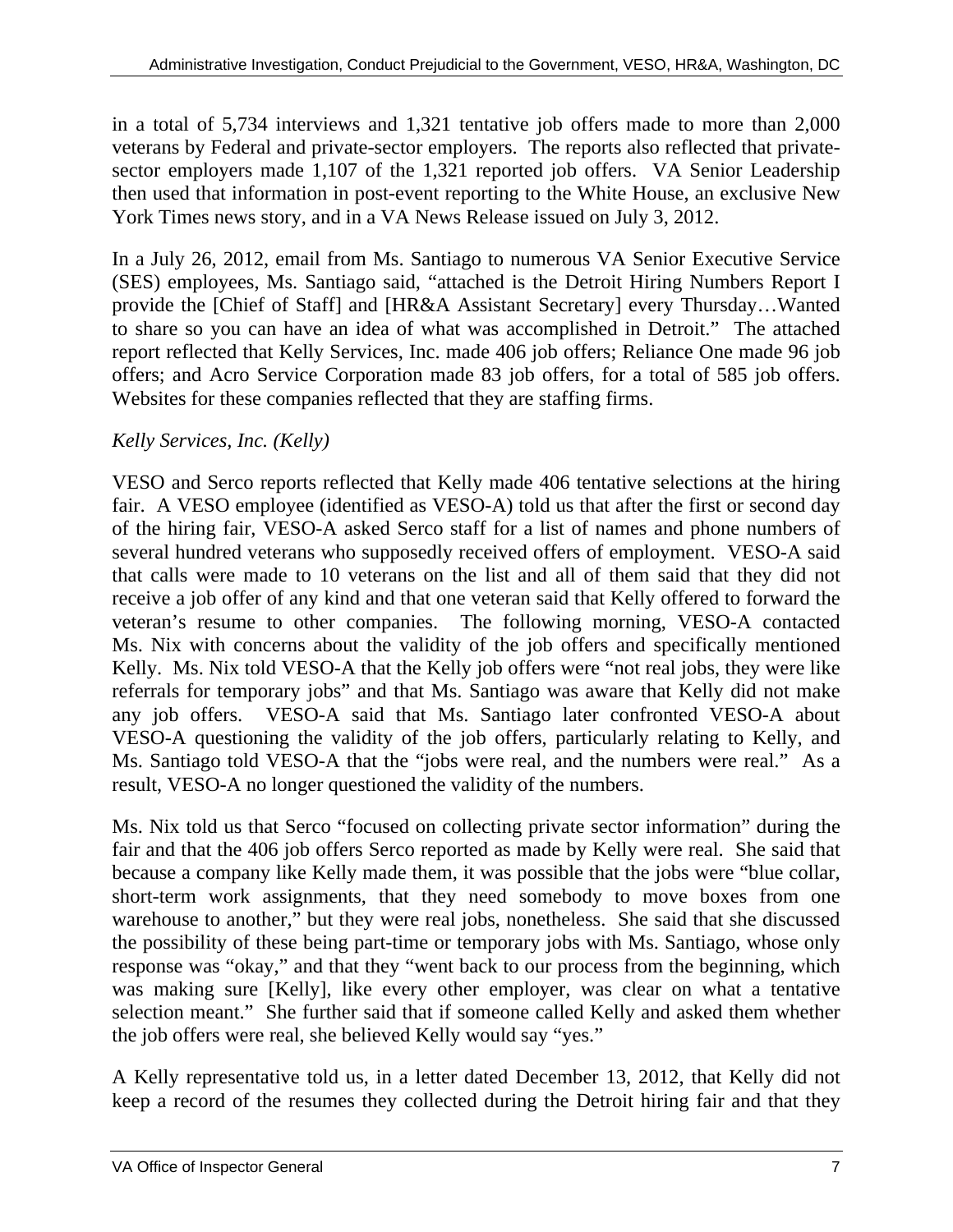were unable to produce any documents in response to our subpoena for records. He said that if a resume was collected, it was disseminated among several individuals and branches, and it would have been reviewed "pursuant to Kelly's review process." Further, he said that Kelly was unable to determine if any documents were collected at the fair. A former Kelly manager, who coordinated Kelly's participation at the fair, told us that Kelly only collected resumes from veterans for the purpose of later trying to match an individual with a job opening. He said that he told Serco staff on numerous occasions that Kelly was not conducting interviews or making job offers at the fair and that Kelly's client companies would actually conduct the interviews and hire for their own positions at a later date.

#### *Reliance One (Reliance)*

VESO and Serco reports reflected that Reliance made 96 tentative selections at the hiring fair; however, a Reliance representative told us, in a February 2, 2013, email, that the Serco and VESO reported interviews conducted and jobs offered during the hiring fair were "more of a quick conversation between the Recruiter and the Applicant when they dropped off their resume originally" and that "there were no offers made" during the fair. He said that from Reliance's best assessment, 11 job offers were made to veterans after the fair.

#### *Acro Service Corporation (Acro)*

VESO and Serco reports reflected that Acro made 83 tentative selections at the hiring fair. In a January 21, 2013, letter, an Acro representative told us that Acro had "no record that any job interview or job offers/selections were made by Acro Service Corporation of any person attending the VA for Vets Veterans Hiring Fair, either during or after the Hiring Fair ended." The representative said that "resumes were collected by Acro and brought back to the company and scanned in and placed on the company's 'shared' drive. Recruiters were notified that the resumes were available for review in the event they wished to view them for available position[s]." Further, the representative said that there was no tracking of the shared drive to determine if recruiters viewed the resumes but that after receiving our subpoena, Acro sent an email to their recruiters to ask if any of them interviewed, selected, or extended job offers to the candidates from the shared drive. All responses indicated there were none.

#### *Detroit Hiring Fair Metrics*

In a June 25, 2012, email, Subject: SecVA expectations at briefs, a Special Assistant to VA's Secretary told Ms. Santiago "Need to have hiring fair folks at all of our daily meetings…He wants numbers updates from them on a daily basis in this meeting." Ms. Santiago forwarded the email to several VESO employees and stated, "Please [see] email below – numbers will be important."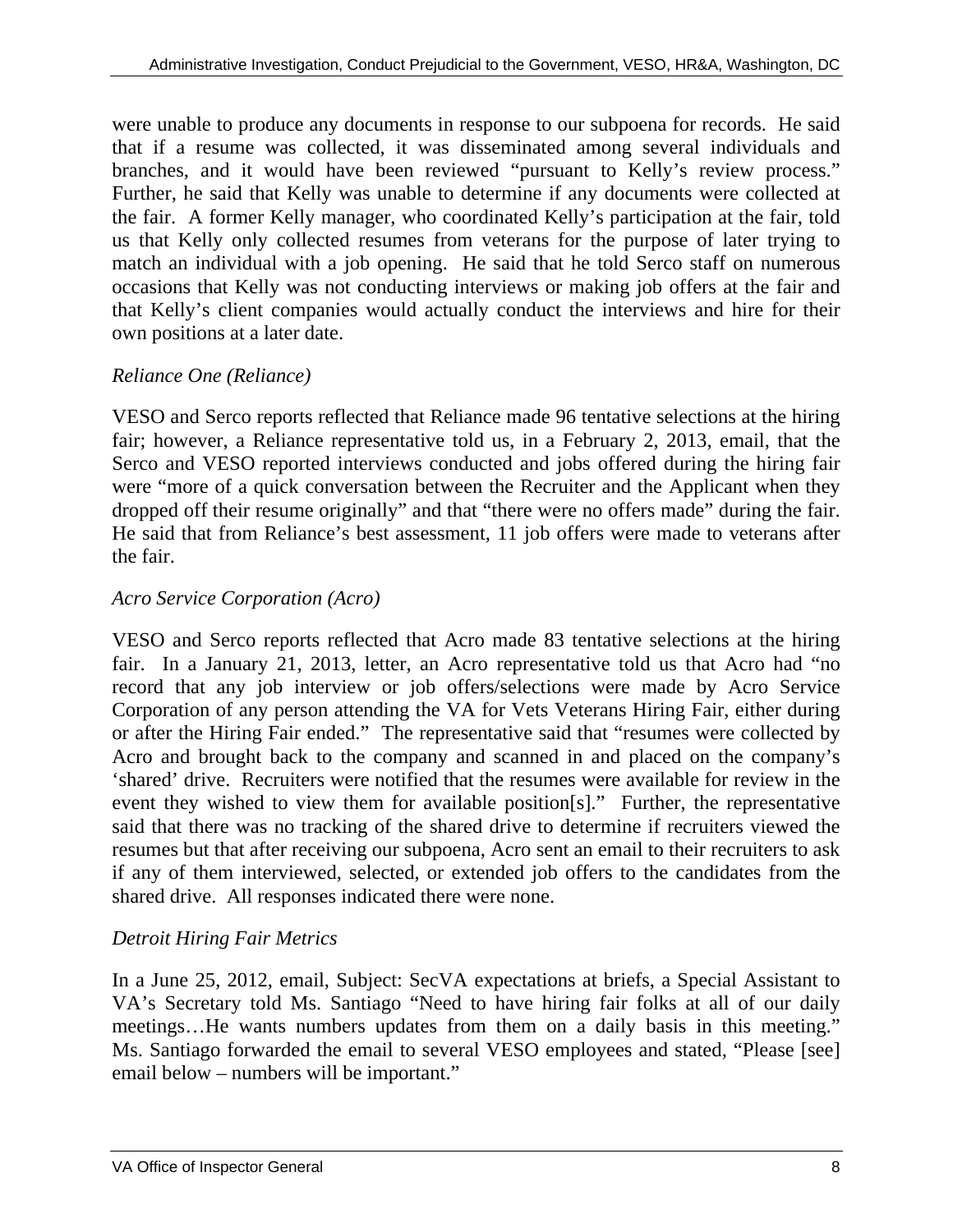One VESO employee (identified as VESO-B) told us that during the hiring fair, Ms. Santiago changed the criteria for what constituted an interview. Ms. Santiago was overheard telling staff that if a veteran and an employer interacted with each other for a minute or more, it would be counted as an interview. VA's former (retired) Chief of Staff told us that an interview should have consisted of an employer sitting down and having a discussion with a veteran for 15, 20, or 30 minutes. Additionally, he said that he was surprised at the low number of veterans attending the fair. He said that they were "set up to handle 10,000 or more" but at the end of the first day, there were "less than 1,500 total."

Several VESO employees, who worked at the hiring fair, told us that the number of actual interviews they observed being conducted with veterans were fewer than what Serco was reporting throughout the 3-day event. For example, VESO-A, VESO-B, and another VESO employee (identified as VESO-C) all told us that during the hiring fair the number of interviews taking place in the interview area were far fewer than what Serco and VESO reported, which were reported as being over 5,500. In a review of the forms titled *Interview Disposition Form, Formal Interview Scheduled Day of Event*, which were to be filled out by employers for each interview they conducted, we found only 227 of these forms completed.

VESO-C told us that on the morning of the second day of the hiring fair VESO-C heard others saying that VA's Chief of Staff announced to the news media that 2,000 jobs offers were going to be made during the hiring fair. VESO-C said that shortly after hearing that, "the heat started building up" and "the numbers were being questioned." VESO-C further said that Ms. Santiago was overheard telling Ms. Nix that based on the lower than expected number of job offers reported the first day, they would not meet the goal of 2,000 job offers and that Ms. Nix needed to "fix it." At that point, VESO-C said that Ms. Nix was seen rummaging through a trash receptacle, pulling out papers, and after about 5 minutes of searching, gave the papers she found to her staff. VESO-C said that the number of job offers then increased considerably in reports produced by Serco and VESO at 1:00 p.m. that day, even though the activity in the interview area had not. Serco records reflected that on June 27, 2012, the second day of the hiring fair, Serco reported 157 interviews completed and 69 tentative selections made at 11:00 a.m.; however, records also reflected at 1:00 p.m., 2 hours later, these numbers significantly increased to 1,535 interviews completed and 432 tentative selections made.

VA's Chief of Staff told us that he "probably" conveyed a message to Ms. Santiago that he was "surprised" at the low number of veterans at the fair. However, he said that he did not think that he gave Ms. Santiago any "indication that [he] wanted something done to make the numbers look better" or that there was any "type of pressure to fabricate or make things happen."

In a July 2, 2012, email, Ms. Nix told her staff to "contact high priority employers to validate tentative selection numbers and position[s]." She said, "Kelly, Acro, and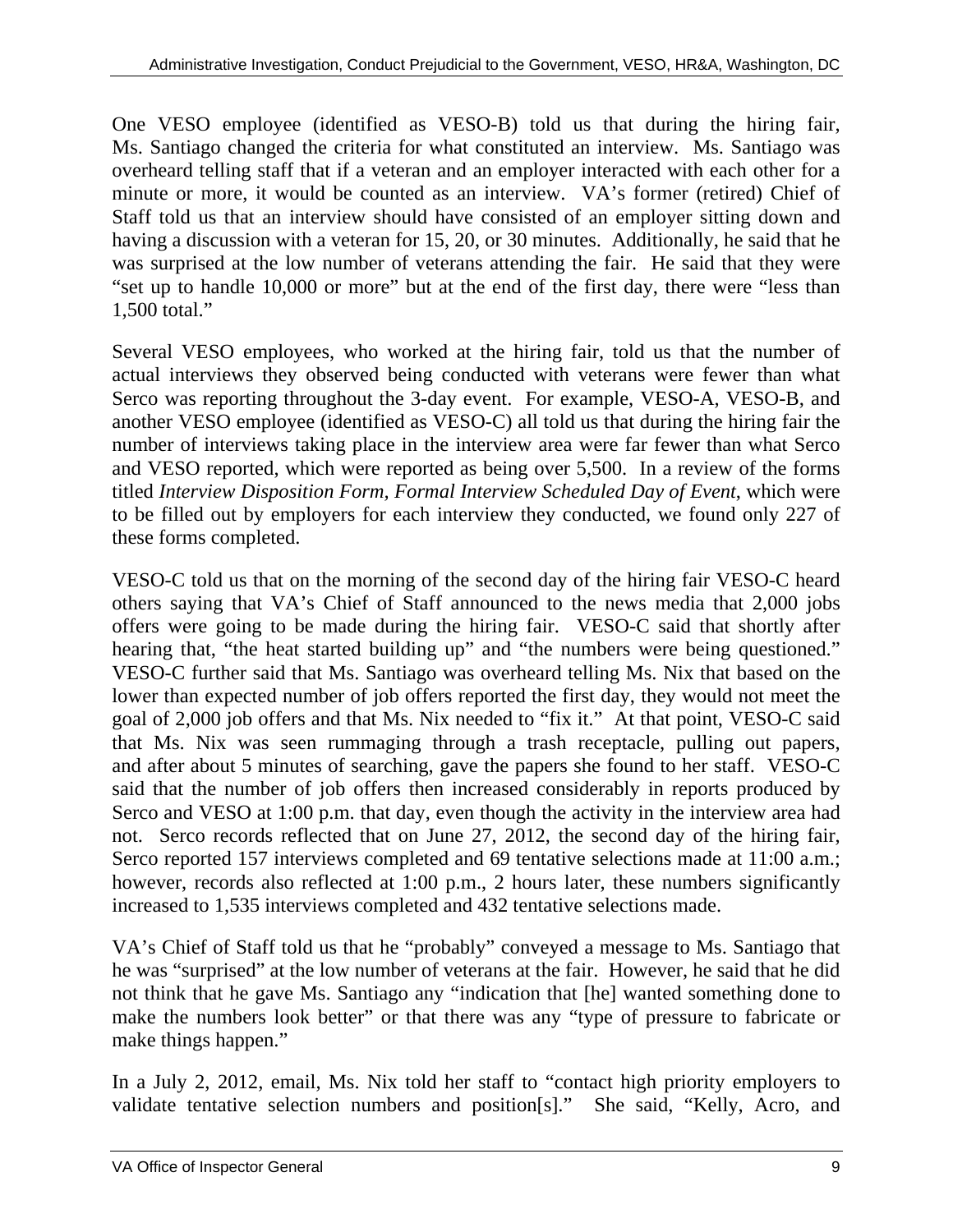Reliance are HOT, the others on the list would be nice." In a July 5, 2012, reply, a DAI employee told Ms. Nix that they received no responses from Kelly, Acro, Reliance One, and others.

We found many discrepancies in the metrics gathered during and after the hiring fair. As an example, the numbers for one employer, *Happy's Pizza* (HP), changed from 76 to 79 to 75 to 91 and back to 75 between June 28 and July 5, 2012. We counted the "tentative selections" marked on HP's hiring fair tracking sheets, and we found that there were 108 checked. In a July 5, 2012, email, a DAI employee reported to Ms. Nix that the HP tentative selections needed to be subtracted from the total, as HP accidentally reported candidates designated as "pending further review" as "tentative selection." (In subsequent reports, Serco removed HP from their totals.)

In a July 10, 2012, email, Ms. Nix asked her staff how they were questioning employers for the updated hiring information. She told her staff, "When we call the employer, are we starting with the information we have in the CMS as a baseline? For example, when we call Kelly, do we say, you marked 402 tentative selections, how many of [those] have received offers?" She then directed a Serco employee to "come up with a process to collect, track and report on the gross hiring data since employers are not going to provide it by Veteran."

In an August 2, 2012, email, Ms. Nix told her staff, "We need to be prepared to explain why private sector employers aren't hiring (or reporting their hires) of more Veterans." Responding to this, a DAI manager told Ms. Nix:

We will continue to conduct follow-up with the private sector employers and report out. And as was outlined at the outset of this event, we aren't, nor could we be accountable for employers hiring Veterans. Employers have their own processes for hiring staff, etc. I think the fact that 62 employers are continuing to communicate with us is remarkable! It is important to note that most private sector employers asked Veterans to apply via a company website. Many have no way of tracking whether or not the applications they receive online are the same as those who attended the hiring fair. Additionally, many Veterans may not have followed up and applied online. Suggest reaching out to the Chamber of Commerce and asking about what types of data they are receiving from participating employers may help provide a helpful comparison. Focusing on including only federal agencies would help with accountability in future events in addition to precisely targeting the mission of EO 13518.

Ms. Nix replied, "Concur with all your thoughts below. The nugget is that 62 are still communicating with us. *Perhaps we can get them to share how many Veterans they have hired since Detroit and tell them not to worry about directly mapping it to the fair* :)*"*  (Emphasis added.)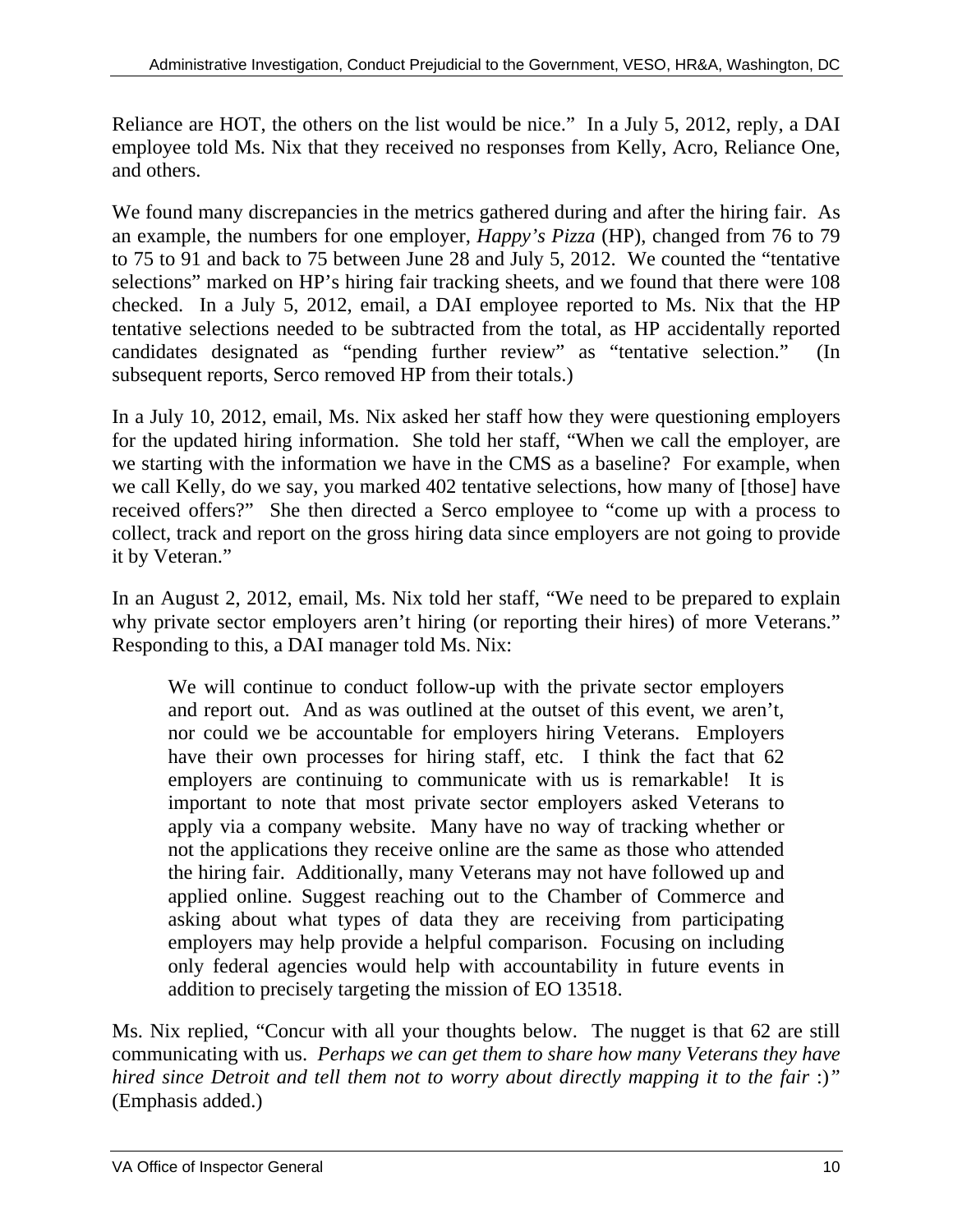VESO-B told us that while preparing a briefing for the House Veterans Affairs Committee (HVAC), Ms. Santiago asked VESO-B for the number of veterans hired for the VA for Vets program since its inception. VESO-B said that for the hiring fair, the numbers reflected 24,000 available jobs, 260 private and federal employers, 7,600 veterans attended, about 5,700 interviewed, and 1,300 tentative selections. Ms. Santiago wanted VESO-B to instead reflect the tentative selections as veterans being "provided" a job. When VESO-B told Ms. Santiago that they could only verify 19 veterans were "actually provided a job," she became very agitated.

#### *Analysis of Serco's Event Management System (EMS)*

Serco created EMS at a cost to VA of \$509,884 to support not only the hiring fair but to also support future VA for Vets sponsored events, and they debuted it at the Detroit hiring fair. Although it was a subcomponent of CMS, it was a stand-alone system that did not automatically populate CMS with data. The data entry team using the EMS system had the capability of scheduling events and services and assisting in managing veterans' activities during the event. Ms. , Serco's managed EMS's development and programing along with three developers/programmers comprised of two Serco employees and an Appian Corporation (Appian) contractor. Ms. told us that EMS used an Appian business process management platform which allowed for custom design according to the needs of the project and that Appian and Serco employees created different functions in EMS, to include scheduling, disposition, and status of interviews. EMS was to be the "system of record" for the results of interviews and other services offered at the hiring fair.

In reference to EMS, VESO-C told us that "I never got to see the product." VESO-C asked for a report template of CMS's captured data elements, which were there, but VESO-C was not satisfied with the system deliverables. However, VESO-C told us that Ms. Santiago already "blessed it and said it was okay." Mr. , VA Office of Information and Technology (OI&T) for VA for Vets, was responsible for approving the high-tech solutions provided by Serco to VA under their contract. Mr. told us that he did not know anything about the EMS requirement and that he was not involved in any inspection or testing of EMS prior to VESO accepting and paying for it. He said that he was only aware of the CMS deliverables and that when he gave his concurrence for payment, in a July 26, 2012, email, he did not realize that EMS was a separate system from CMS. Serco's monthly status reports contained vague language concerning EMS, and their July 2012 report, after the hiring fair, reflected that Serco was still gathering requirements and planning for EMS.

Ms. told us that EMS required three key mandatory fields as unique identifiers to set up a new record or to retrieve an existing record, that being a veteran's first name, last name, and email address. She said that when registering for the hiring fair, if a veteran had an existing VA for Vets account, then certain pre-loaded information about the veteran would appear when those key fields were entered, which included the

 $(b)(7)(c)$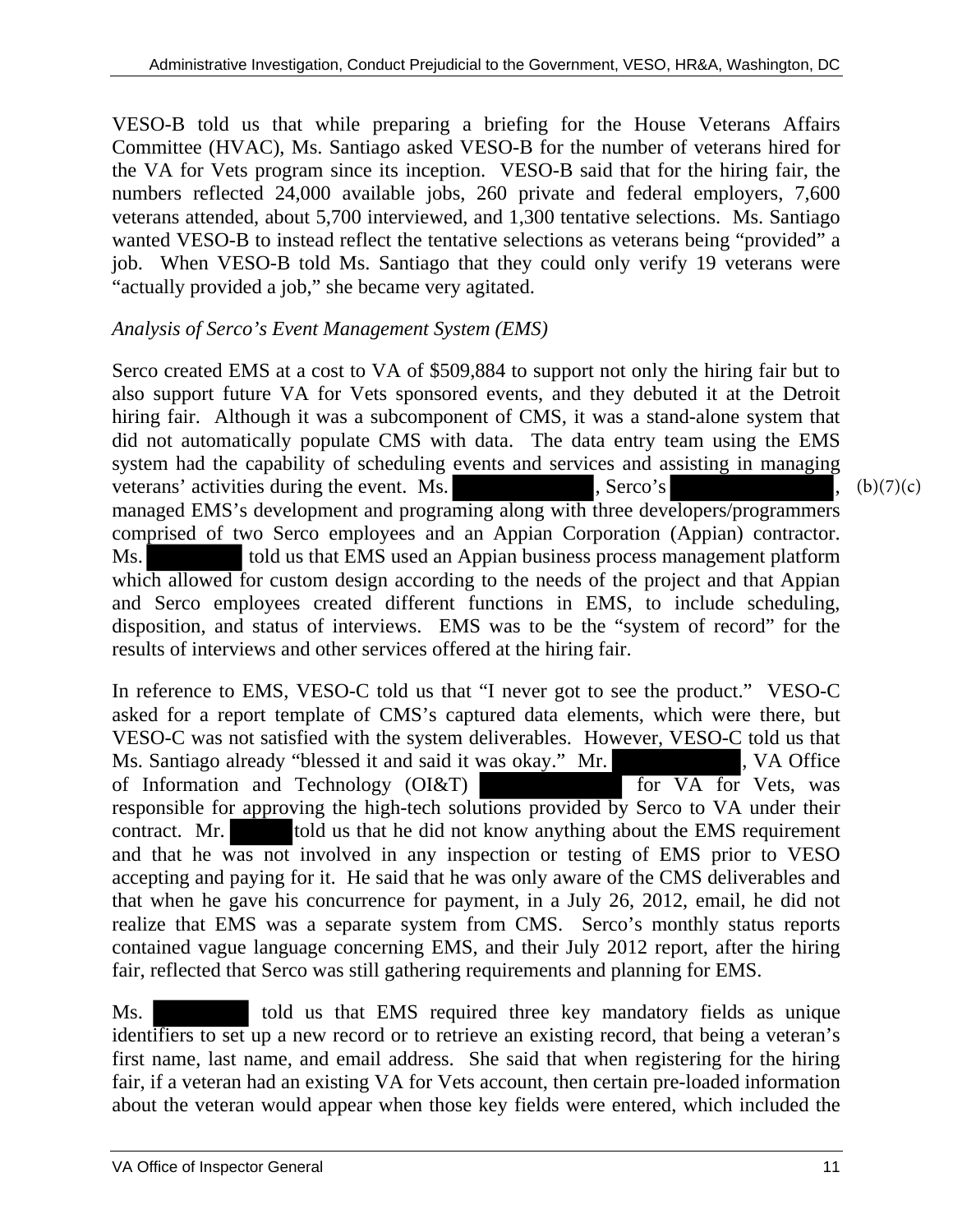veteran's military service, rank, and demographic information. She further said that if a veteran did not have an existing VA for Vets account at the time of the fair, the data entry team created a registration record and entered in all the needed information.

Mr. he Serco employee , told us that for the purpose of reporting statistics during the fair, he chose to use email addresses as the unique identifier for each veteran. In our review of EMS, we found that certain fields were mandatory, to include the first name, last name, email address, interview dates, interview times, and agency/company name. However, Serco did not create drop down boxes of pre-populated data for these important fields, which were needed for reporting metrics. Instead, Serco left them as free form text fields, and the data entry team could type in those fields whatever they thought was appropriate.

In one example, the instructions for entering data into an interview date field was to "use the following format XX/XX/XXXX when entering the date," which would reflect the date as 06/26/2012. However, we found that for one company, the data entry team entered dates in the free form text field as: 06/027/2012, 06/262012, 26-Jun-12, )6/26/2012

In another example, the instructions for entering data into an interview time field was to "use the following format XX:XX (am/pm) when entering the time," which would reflect the time as being 10:00 am or 10:00 pm. However, we found that for one company, the data entry team entered interview times in the free form text field as: 11, 9:00 AM, 11:00 a.m., 3:15, 1:00 PM, 1:00pm, n/a.

In yet another example, we found no instructions on how to consistently identify an employer and found name variations typed into the free form text fields. For Serco, Two Men & a Truck, and College Hunks Hauling Junk, we found:

- Serco; Serco Inc; Serco Inc.
- Two Men & /a Truck; Two Men & 2 Truck; Two Men & A Truck; Two Men & a Truck; Two Men and a Truck; Two Men and aTruck; Two men& a truck
- College honly hauling junr; College Hunks Hauling Junk; College hunks Harling; College hunks harling juna; College Hunks Hauling; college hunks hauling juna; College Hunks Hauling Junk; college hunlers; Collegehunks Hauling Junk; Collegehunkshauling

Ms. told us that she believed that systems using drop down boxes were more costly than free form text fields and that she did not collaborate with Mr. the fair to discuss any possible issues or problems with the data collection. Mr. told us that he did not know if the EMS developers considered creating drop down boxes for the system but that if there had been drop down boxes, it would have made his life a

 $(b)(7)(c)$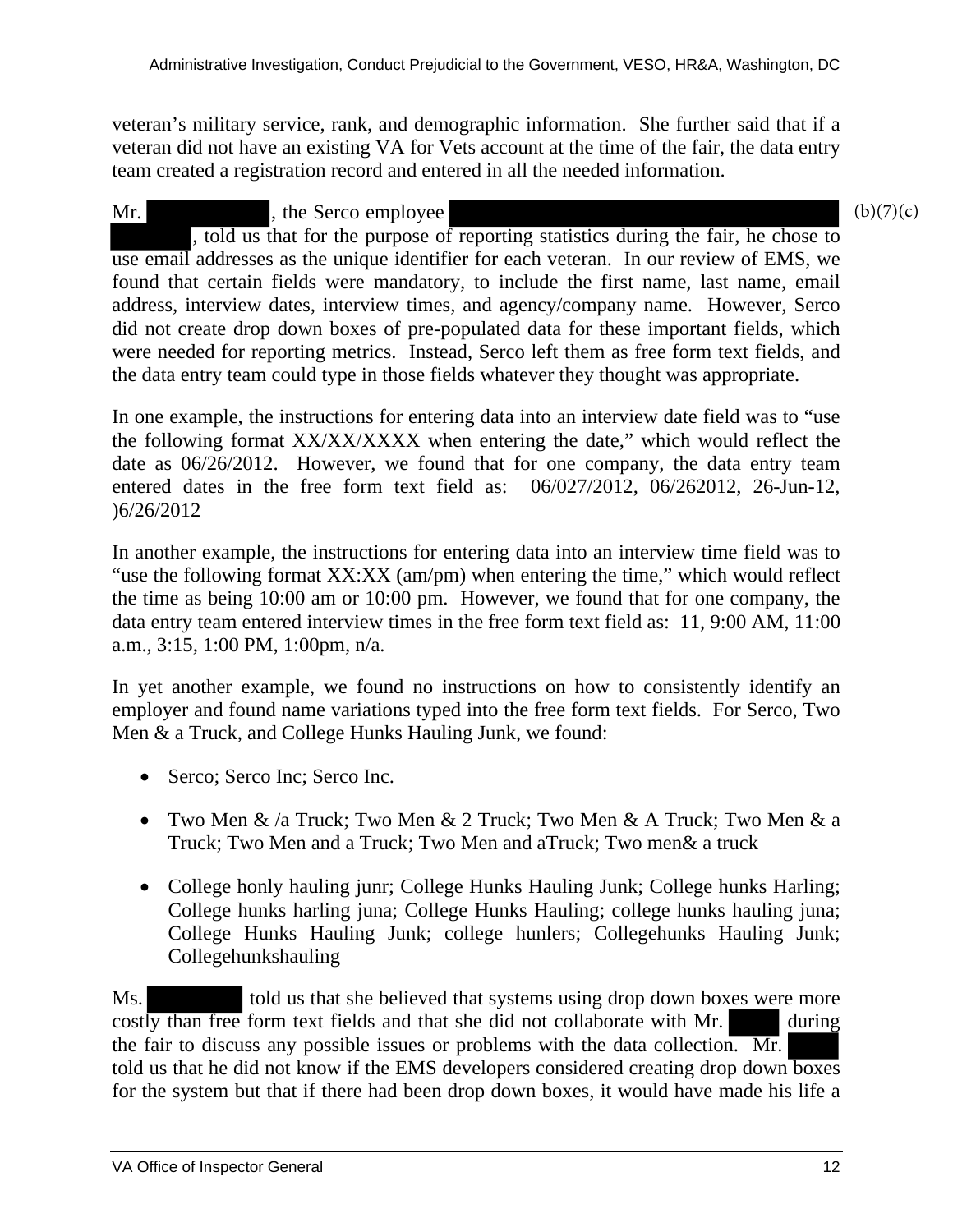"whole lot easier." He said that using free form text fields, instead of drop down boxes, was a hindrance in the collection of accurate data; having 10 different spellings of company names caused problems; and "it definitely didn't make reporting any easier, correct, because all it does is increase the chance of errors and typos." He said that drop down boxes were considered after the hiring fair as part of their lessons learned.

We found other EMS issues that hindered the collection of precise and accurate data. In EMS, there was no way to edit a registration record. For example, if the data entry team made a typing error in a name or email address, they could not edit the entry and needed to create a new record. This led to the creation of duplicate records. Further, once an appointment was scheduled, such as a training session, the system would not allow it to be deleted or changed, so if a veteran wanted to make a change, the team had to schedule another one, creating multiple entries for the same veteran for the same time.

In a review of EMS data, we found multiple entries with the same email address and last name. (Two of the mandatory fields needed for EMS entry.) We found multiple veterans with duplicate entries for interview dates and times with the same company. We also found one veteran with 22 entries. For example, the data associated with this veteran reflected the following:

- Entered into EMS twice for an interview with Serco on 06/26/2012 at 10:00;
- Entered into EMS four times for an interview with Acro on 06/27/2012 at 11:00;
- $\bullet$  Entered twice for an interview with Chase Bank on 06/27/2012 at 3:00:
- Entered twice for Kelly with no date and time;
- Entered thrice for Kelly with no date at 11:00;
- Entered once for The Horning Agency on 06/27/2012 at 11:00;
- Entered once for The Horning Agency on 06/27/2012 at 11;:00;
- Entered twice for the Department of Veterans on 06/27/2012 with no time;
- Entered once for Labor Ready on 06/27/2012 with no time; and,
- Entered four times for True Blue (Labor Ready subdivision) on 06/27/2012 with no time.

the instructions stated, "If the veteran does not have an e-mail address enter none." In the Veteran Registration screen, even though the email address field was mandatory, However, we found this posed a problem for reporting accuracy, since email addresses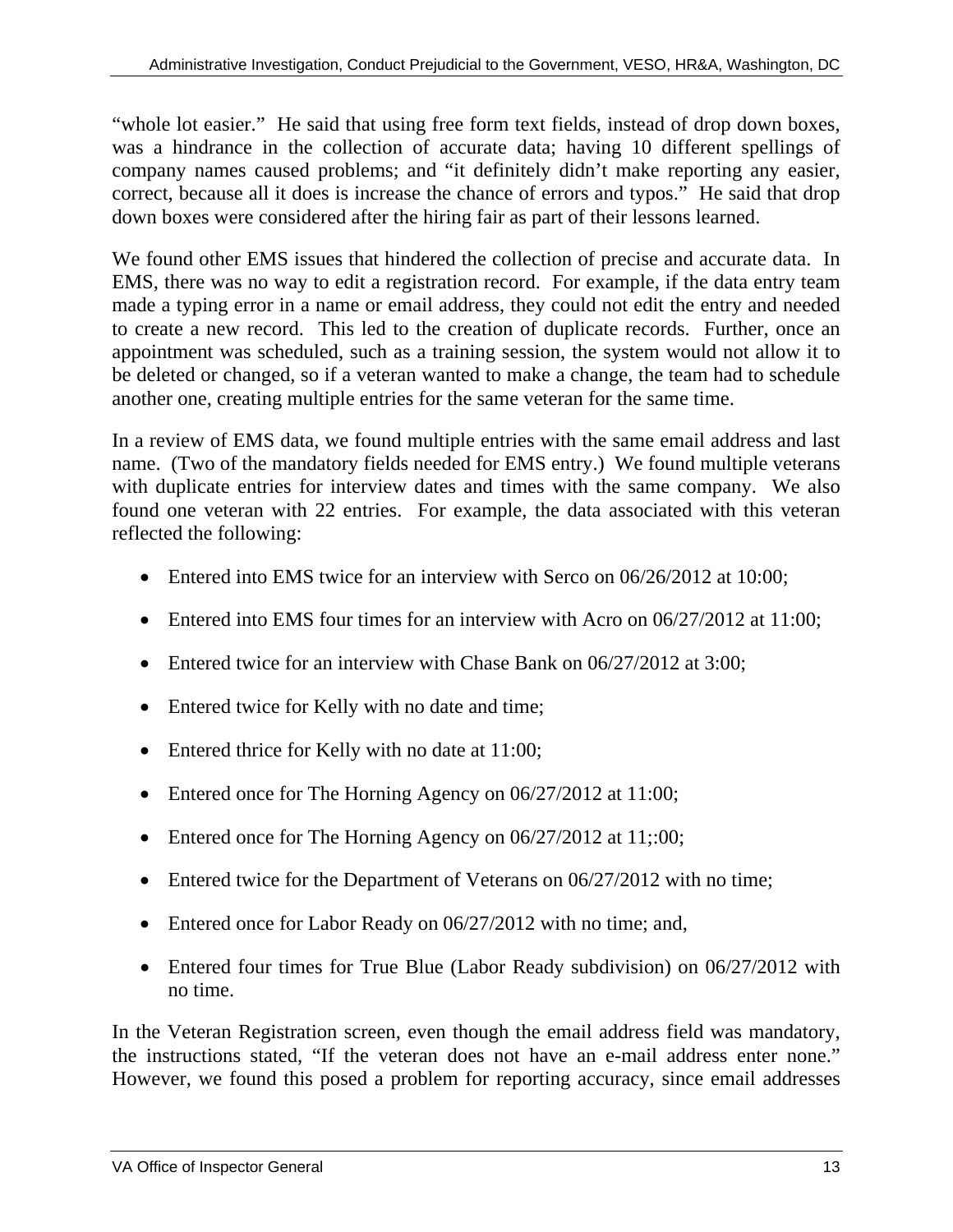were used as the unique identifier for each veteran, and unidentified persons created fraudulent email addresses in order to enter a veteran into EMS, such as:

- [FirstnameLastname](mailto:Johnsmith@serco-va.com)@serco-va.com
- [Vet000000@serco.com](mailto:Vet000000@serco.com)
- Noemail-[Lastname.Firstname](mailto:Noemail-smith.john@serco-va.com)@serco-va.com
- [DetroitVets998883@serco-va.com](mailto:DetroitVets998883@serco-va.com)
- [Firstname.Lastname@](mailto:John.Smith@ymail.com)ymail.com
- [Firstname](mailto:John.Smith@gmail.com).Lastname[@gmail.com](mailto:Firstname.Lastname@gmail.com)

As a further example, HP's tracking sheets reflected 108 entries marked as "tentative selection," but only 4 contained an email address associated with a name. However, in a (b)(7)(c) July 1, 2012, email Mr. sent to Ms. Nix, an attached spreadsheet reflected 79 names and email addresses associated with HP. Further, in an attempt to verify whether these were valid or fraudulent email addresses, we received notification that over 25 of these email addresses or domain names (address for a computer network) did not exist.

#### *Interview Tracker Walk-in Informal Interview Sheets*

The Interview Tracker Walk-in Informal Interview (ITWII) sheets were used to track the number of informal interviews completed. Mandatory fields on these sheets included agency or company, hiring manager, and interviewee information. Under the interviewee section, there were additional fields to enter a veteran's first and last name, telephone number, email address, interview date and time, job announcement or position number, position title, grade/series, and disposition/status. The disposition/status section allowed for four different selections: tentative selection; pending additional screening; pending additional interview; and not selected. The only fields that were designated as mandatory on the forms were the first name, last name, email address, and position title of each veteran. The disposition/status field was not considered mandatory even though the tentative selection was a key for reporting purposes.

Mr. told us that if an employer did not provide adequate information on the ITWII sheets for the data entry team to locate the record in EMS or enter new unique veteran information from the form in EMS, the data entry team highlighted those rows on the sheets and forwarded them to him. He said that when he gathered EMS data for the determined reporting periods during the hiring fair; he manually counted the dispositions of the highlighted rows on the forms and then added those raw numbers to his totals; but he did not add the other information from the highlighted rows, such as veteran names, to the EMS database. To the contrary, Ms. told us that the ITWII sheets with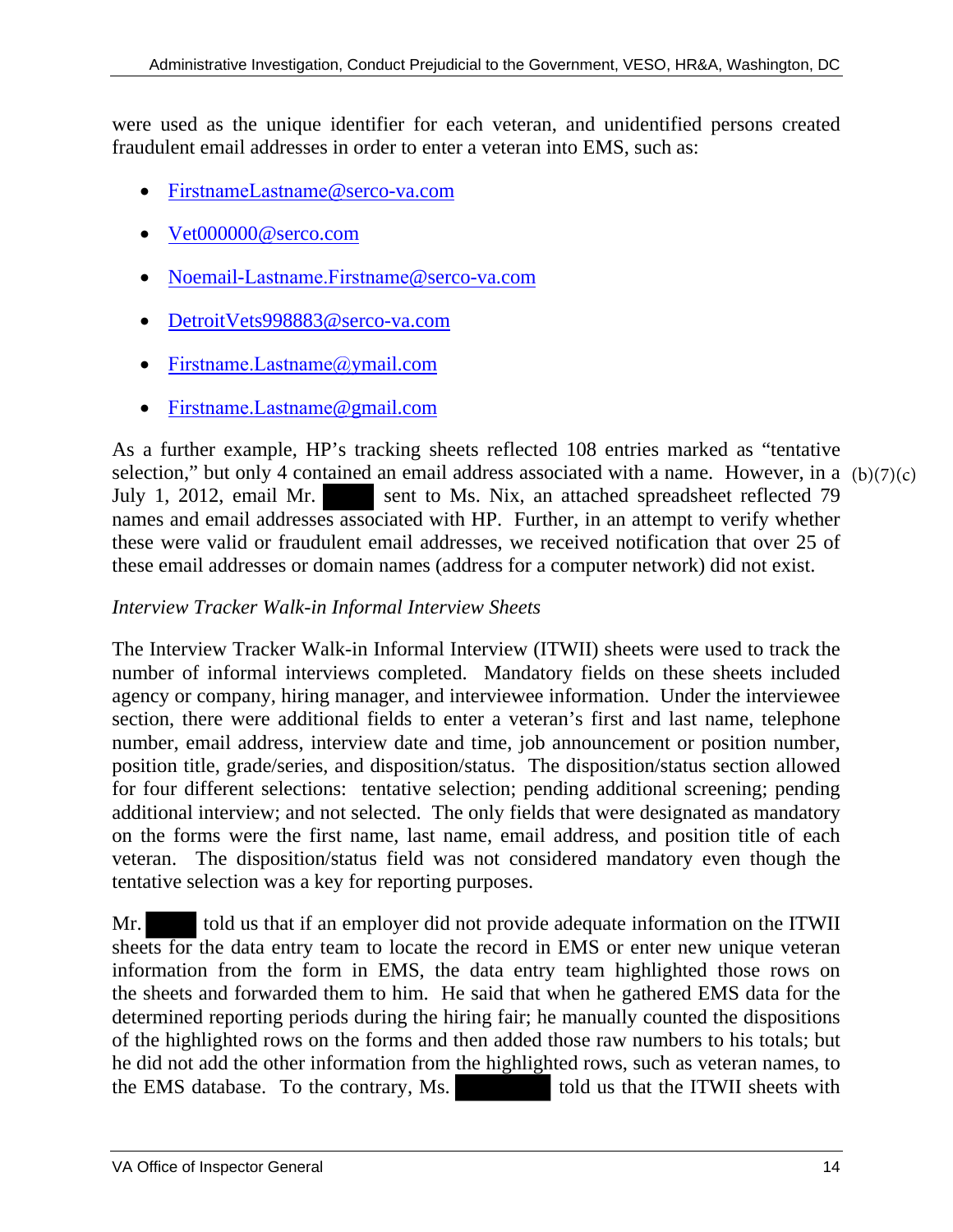the highlighted rows were not entered into EMS, so they should not have been part of the total numbers reported. She said that one of her responsibilities at the fair was to manage the interview area and work with the staff in distributing and collecting the completed ITWII sheets.

We found that some employers did not complete the ITWII sheets properly. For example, the sheets filled out by a hiring manager for the U.S. Department of Justice Federal Bureau of Prisons reflected that the representative interviewed 33 veterans on the same date at the exact same time. Another employer wrote on their incomplete ITWII sheets that "all of our hiring is done via our website and by individual programs."

In a review of data collected in EMS throughout the hiring fair and used to report metrics at the fair in late June 2012, and Serco's data cleansing, manual scrubbing, corrections of duplicate entries, and piles of interview tracker sheets found after the hiring fair and entered into the system, we found that the EMS data was so tainted that we could not duplicate the metrics reported by Serco to VESO and then from VESO to VA Senior (b)(7)(c) Leadership in late June/early July 2012. Further, Mr. told us that he did not rely solely on data entered into EMS from the ITWII sheets, as he calculated data outside of EMS to arrive at his reported metrics.

Mr. told us that in looking to the future, he would much prefer a more automated way to actually report statistics and not rely on a spreadsheet that was linked to a database, as in this case. However, he said that this way of reporting, from linked spreadsheets to a database, was better than the manual tally sheets that he used at the January 2012 Veterans Career Fair and Expo in Washington, DC.

Federal Acquisition Regulations (FAR) state that VA may debar a contractor, based upon a preponderance of the evidence, if the contractor violated the terms of a Government contract or subcontract so serious as to justify debarment, such as willful failure to perform in accordance with the terms of one or more contracts, or a history of failure to perform, or of unsatisfactory performance of, one or more contracts. FAR Subpart 9.4. VA Acquisition Regulations (VAAR) state that any individual may submit a recommendation to debar a contractor to the Deputy Senior Procurement Executive (DSPE) and that the DSPE will refer the matter to the VA Debarment and Suspension Committee. VAAR Subpart 809.406.

#### *Post Detroit Hiring Fair Veteran Survey*

SurveyMonkey® is a web-based survey tool that provides online questionnaires and individually designed surveys. As a follow-up, Serco sent the SurveyMonkey® tool, via email, to veterans who supposedly attended the fair. It contained the following questions:

1. How many organizations did you apply to during or after the fair?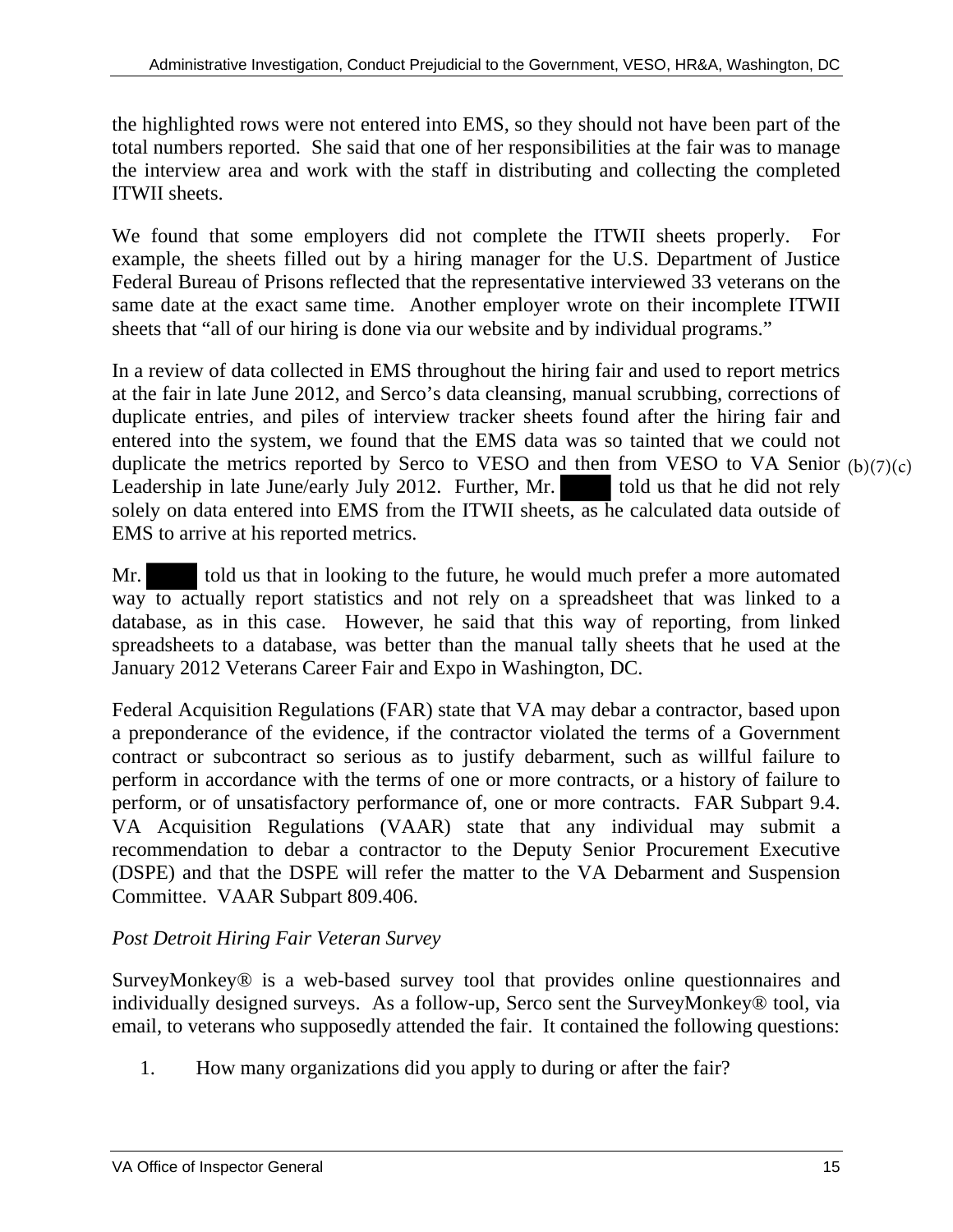- 2. How many interviews did you participate in during or after the fair?
- 3. How many TENTATIVE job offers have you received?
- 4. How many FINAL job offers have you received?
- 5. Are you employed in a new job as a result of the event? YES or NO
- 6. Please provide any additional feedback or suggestions for future events.

In an October 1, 2012, email, a DAI employee told Mr. sought could not be provided, as the SurveyMonkey® survey "was conducted anonymously." Mr. responded that Ms. Nix said that the "survey results were being tracked by the email address," and about 2 hours later, a Serco employee sent Mr. and Ms. Nix the survey results matched with the email addresses of veterans who responded to the survey. Serco records reflected that a Serco employee then created an Excel® spreadsheet, *Detroit Hiring Fair Veteran Survey with Email.xlsx*, containing names and email addresses associated with veterans who registered online for the hiring fair matched to the email addresses of survey respondents, which identified each veteran by name. Another Serco employee then forwarded that spreadsheet to Mr. and Ms. Nix via email. , that metric information he  $(b)(7)(c)$ 

In a review of the survey and responses, we found that Serco sent it to 7,373 veterans, even though Serco reported only 5,478 veterans attended the hiring fair. In an October 5, 2012, email to a DAI employee, with a copy sent to Ms. , Mr. , Mr. , and other Serco employees, Ms. Nix wrote, "I need to know what was the basis for sending emails to more than 7,000 Veterans for the post Detroit survey when we only had roughly 5,600 register[ed]." In a follow up email, Ms. Nix wrote, "Only Veterans who actually come to the event should get a post event survey…All of us need to do a better job of making sure our data, numbers, lists are consistent and match with what has already been reported and communicated to our customer." Ms. and Mr. told us that they could not recall how they responded to  $\overline{Ms}$ . Nix's October 5, 2012, email. Mr. Said that he could only speculate, since he was not responsible for the implementation of the survey, and that possibly the 7,373 represented the veterans who completed the online registration and not the veterans who actually attended the fair.

Survey records reflected that 401 veterans responded to the survey, and Serco reported that 195 of those veterans received final job offers with 37 veterans actually receiving a new job as a result of the hiring fair. In analyzing the survey results, we found that one veteran responded that she received 104 final job offers. Another reported that he received 6 final job offers, but in his comments, he said, "I think the hiring fair was a joke!! I considered it to be a waste and misuse of government funds." In comparing the 37 veterans who supposedly received a new job as a result of the hiring fair with veteran names contained in hiring fair records, we found that only 20 were listed as having a job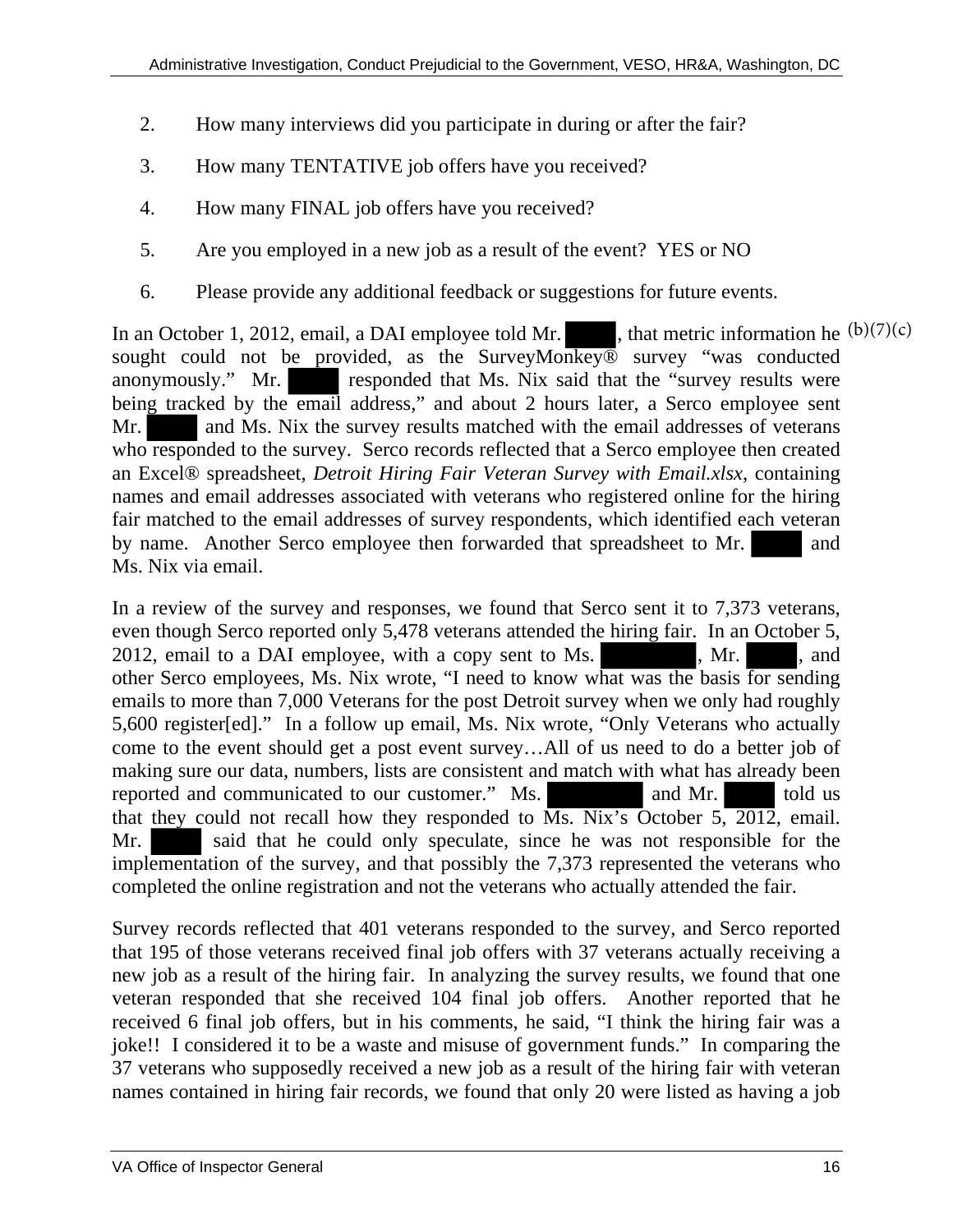interview at the fair; 12 registered online for the fair but did not attend; 4 registered both online and at the fair, but were not interviewed at the fair; and one veteran registered at the fair, using a different email address but was not interviewed. Since the survey was created to capture anonymous responses coupled with the fact that Serco failed to ask for the name of the agency or company hiring the veteran, a crucial question, the validation of the numbers that Serco claimed are questionable; therefore impossible to determine with any reasonable certainty of accuracy.

In an October 18, 2012, email to Mr. , Ms. Nix asked for the compiled responses of  $(b)(7)(c)$ the Detroit Hiring Fair Survey Summary for a meeting the following day with VA. Mr. replied with the report reflecting that there were 195 final job offers and 37 newly employed veterans as a result of the fair, along with the actual email address and comments field associated with each of these veterans. Mr. told us that he did not generate the report but that he took information from an email he received and attached it to his reply. He said that he did not specifically look at the report or the information attached to the report as that was not his responsibility. He also said that he did not look at the data in detail until we requested this information for our investigation. Mr. later told us that after looking at the veterans' responses, especially the one veteran who claimed she received 104 final job offers, and then showing all of the information to another Serco employee, he said that they were "kind of blown away." He also said that he did not believe that Serco told VA of the possible number discrepancies.

#### *VA OIG Forensic Document Examination*

In a preliminary non-destructive physical examination of a sampling of the ITWII sheets, the original documents were examined using a Video Spectral Comparator which allows the handwritten ink entries to be viewed under various wavelengths of light to include infrared and ultraviolet. Differences were noted in some of the handwritten ink entries in the Interviewee Information and the Disposition/Status portion of the forms. Specifically, the reflective and absorption properties of the inks in these areas were different. This occurs when inks with different chemical compositions are used to produce the handwritten entries (e.g. two pens with different ink). This type of difference is not expected in contemporaneously written documents.

A comprehensive analysis of specific ITWII sheets resulted in the following conclusions:

- Based on visual, microscopic, and instrumental examinations, there was evidence that different inks were used for Interviewee Information entries than for the Disposition/Status entries on identified exhibits. In other words, a different ink was used to write the name and identifying information of the veteran than the ink that was used to check the status of the interview, such as "tentative selection."
- It could not be determined whether or not Ms. Nix wrote any of the questioned material on identified exhibits.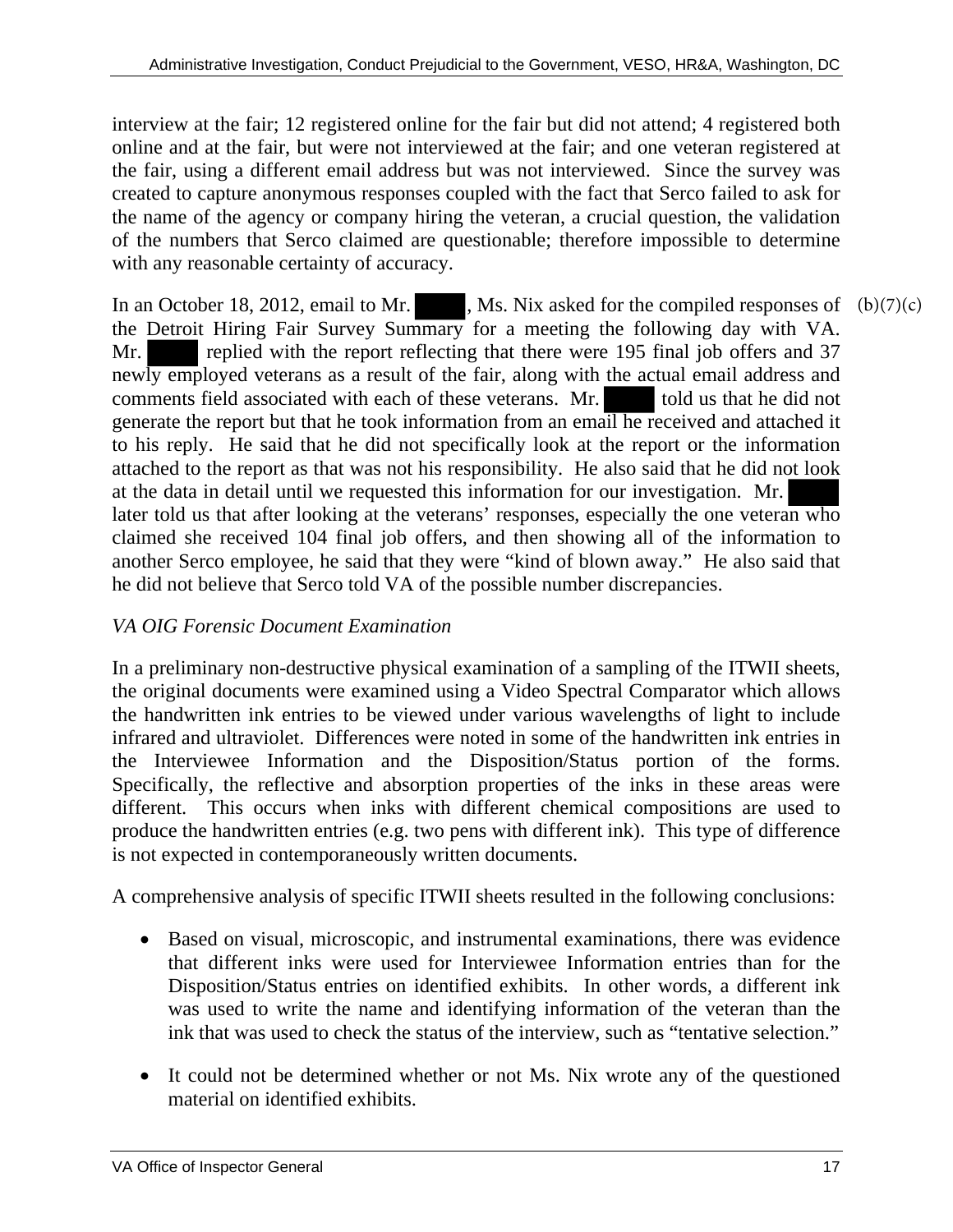- A comparative examination of identified exhibits resulted in evidence of multiple writers.
- Portions of the questioned writing cannot be compared because they differ in text and style (e.g., handwriting versus hand printing); however, this does not preclude the possibility that the same writer may have written more of the questioned entries than have been described in this report.

#### *Ms. Santiago's Mismanagement of VESO Employees*

Numerous VESO employees told us that there were periods of time that either they were idle and had no work to do or that they knew of other VESO employees that were idle. One employee told us that he "created" his own work and that due to having "numerous bosses…trying to get traction…trying to get a direction," his main task was to "go sit in the corner." He said that he was idle "a lot of times" and that about 30 minutes into his workday, he had nothing to do. Another told us that although she had enough work to keep herself busy, she knew of five or six other employees that were idle. She said that Ms. Santiago was responsible for these employees having no work, because if she "didn't like you, she didn't bother with you." She also said that she knew of employees that left VA, due to their "frustration of not having anything to do." Another employee told us that when she worked at the Serco contractor site in Dumfries, VA, she was idle for about 30 percent of her workday "with a whole lot of nothing going on."

One VESO employee told us that he was idle 60 percent of the time 3 days a week; his supervisor knew that he did not have enough work to keep busy; and believed that his supervisor told Mr. Dennis May, former VESO Deputy Director and current Acting VESO Director, and Ms. Santiago of his lack of work. Another told us that she never received a position description for the position she held and that she received little or no communication from her supervisor as to her duties. She said that it was hard for her to establish "work flow" processes, because no one knew their mission or the expected outcomes. She said that she also found it difficult to produce the required reports for work activities, due to "the lack of supervisory direction" given. Another employee told us that he saw VESO employees being idle and that he heard one employee say several times that there was not enough work to keep her busy.

## *Ms. Santiago's Disrespectful and Abusive Management Style*

Numerous VESO and VA contractor employees told us that Ms. Santiago frequently used obscene and disrespectful language towards or about VA employees, VA contractor employees, and VA Senior Leadership. Mr. May told us that Ms. Santiago routinely used "salty" language in front of others, such as "I don't f—ing believe this." Ms. Nix told us that Ms. Santiago raised her voice at times, could be very intense and authoritative, and that about four times a year, Ms. Santiago engaged her in "escalated conversations" in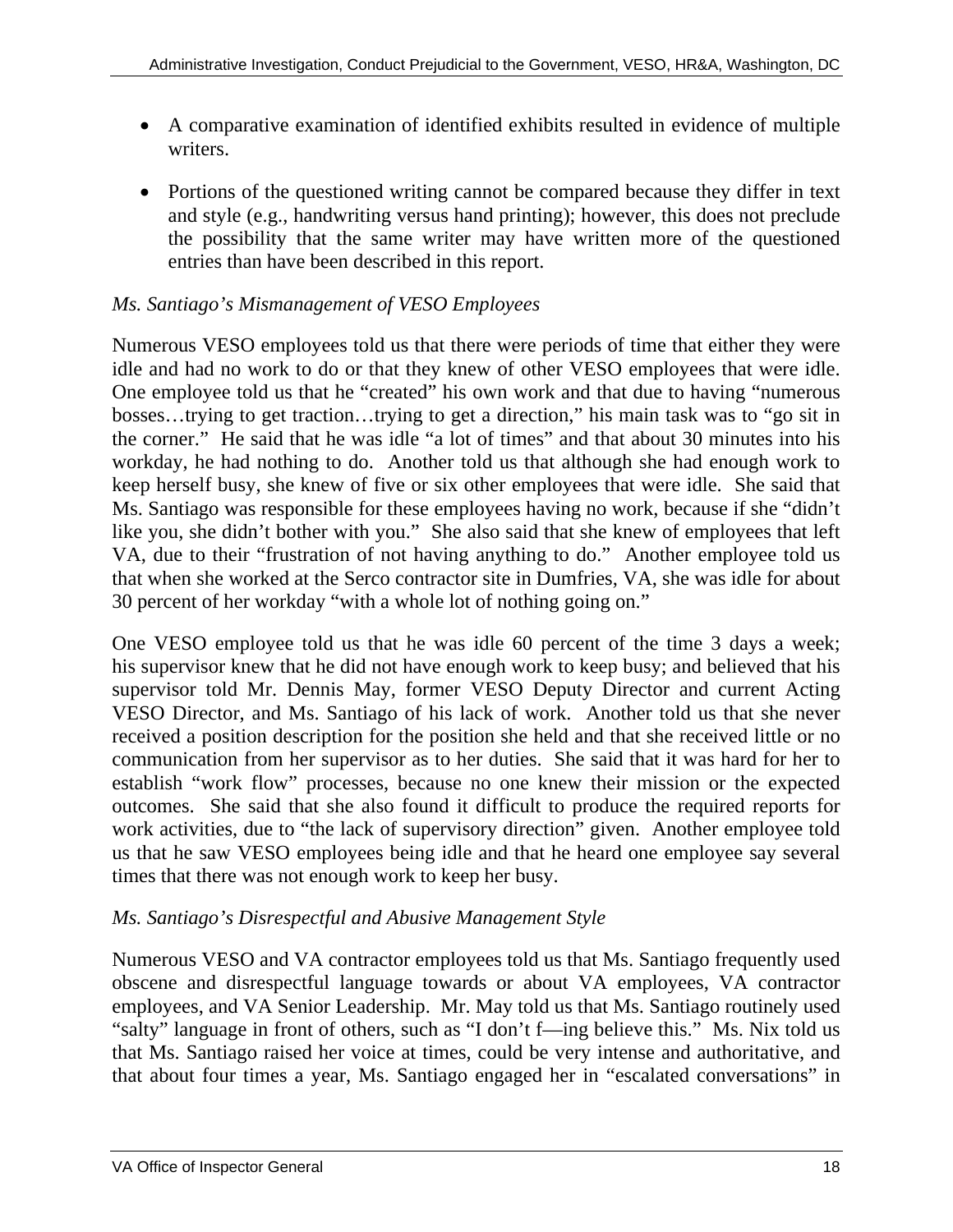which Ms. Santiago used profane language for emphasis. Other VESO employees told us that Ms. Santiago frequently used obscene and disrespectful language. They said:

- Ms. Santiago frequently used profanity, such as "f\_king, G\_ damn it, and bulls t" during telephone conference calls and meetings.
- Ms. Santiago's use of profanity towards individuals was more of who "she was and just the way she expressed herself," and "was standard operating business." Her bullying and intimidation was "part of her techniques."
- Staff sitting outside of Ms. Santiago's office described her behavior as abusive and hostile. They heard her yell at staff, and it made them feel uncomfortable, and her staff felt embarrassed and humiliated when Ms. Santiago screamed at them.
- Her staff was afraid to speak out and did not know who to trust.

VESO-A told us that when VESO-A attempted to have a conversation with Ms. Santiago concerning the reorganization structure for VESO, Ms. Santiago told VESO-A, "I don't have time for this. I have to get f\_king veterans hired." VESO-A also said that there were times that Ms. Santiago became agitated and slammed doors and that Ms. Santiago said many times that one of her (Ms. Santiago's) supervisors did not have a clue and was an "idiot." VESO-B told us that on one occasion when VESO-B attempted to have a conversation with Ms. Santiago to discuss VESO's mission and measurable outcomes, Ms. Santiago looked directly at VESO-B and said, "I don't give a s\_\_t what you think." VESO-B also said that Ms. Santiago said that one of her (Ms. Santiago's) supervisors did not know "what he was doing or talking about."

Email records reflected an email chain in which Ms. Santiago expressed her feelings about another HR&A senior official. In a September 26, 2012, email Ms. Santiago told the official that the official was "mistaken" in reference to a hiring issue. Ms. Santiago then forwarded the email to Mr. May, and referred to the senior official as an "Idiot." Mr. May told us that he believed Ms. Santiago's comment was her referring to the senior official's opinion.

The Acting HR&A Assistant Secretary characterized Ms. Santiago as feisty and someone who spoke her mind. He told us that Ms. Santiago was aggressive and that if she had a weakness, dealing with conflict appropriately was one of them. He said that he heard, through hearsay, that Ms. Santiago had a reputation for being hot tempered, difficult to work with, and that a couple of VA employees either left or sought to leave because they did not want to work for her. He said that he also heard that Ms. Santiago created a hostile work environment that involved a contractor employee. He told us that although Ms. Santiago was a direct report to him, his interactions with her "dealt with issues having to do with her budget and the logistics of her operation" and that Mr. Sepulveda was the individual who gave her "operational marching orders." He said that he did not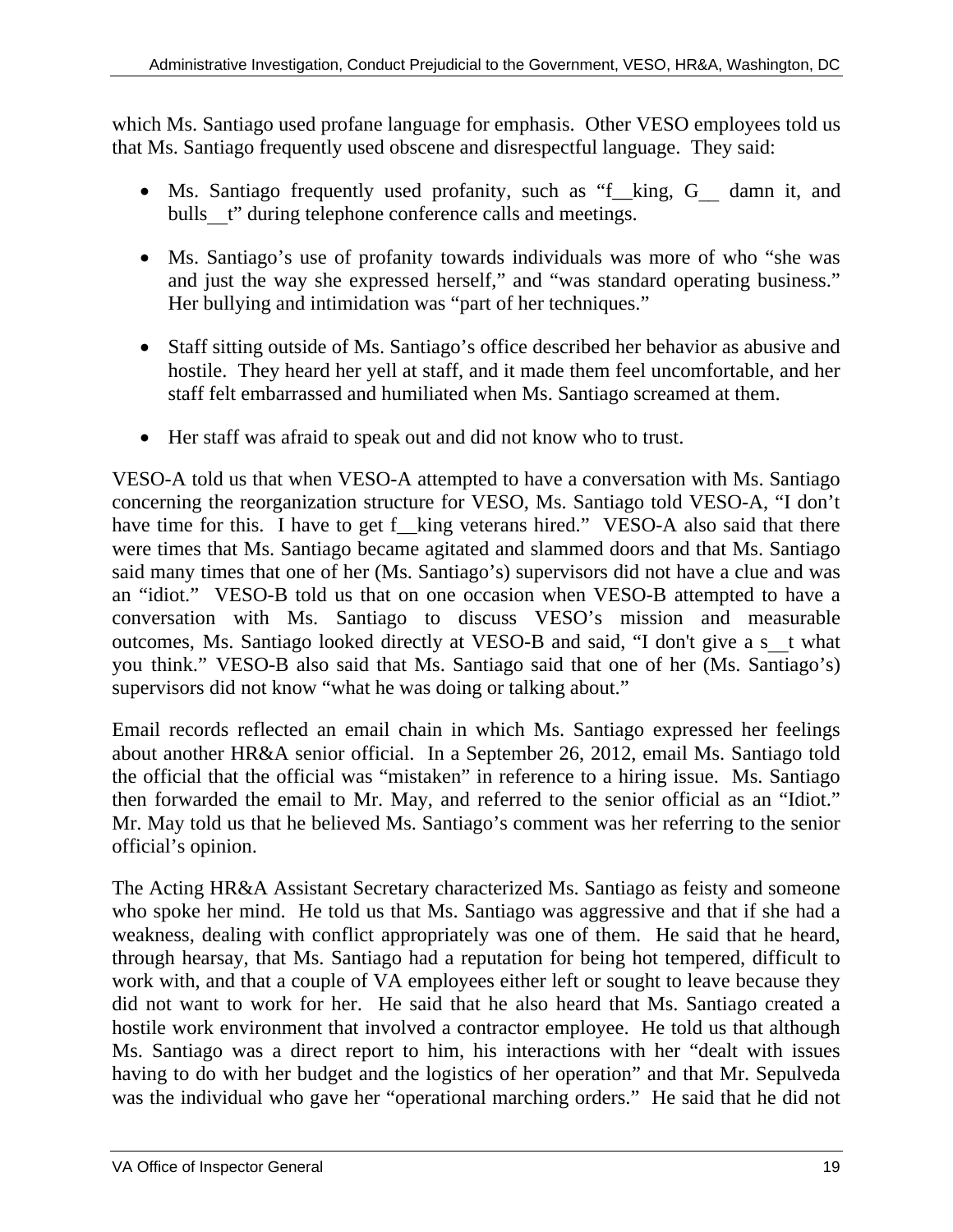have many occasions to see her interact with her staff, but on the occasions that she lost her temper in his presence, he counseled her on "her demeanor."

A contractor employee told us that in the fall of 2011, Ms. Santiago became agitated with the employee and jabbed the employee's arm with her finger to the point that it was painful. The employee said that Ms. Santiago's physical assault on the employee was inappropriate and made the employee very uncomfortable. The employee thought about filing a police report for aggravated assault but that the employee "didn't think anything good would come of it." The employee also said there was a concern that filing a complaint against Ms. Santiago might be disruptive to the workforce and the contractor might lose their VA contract as a result. The employee told us that the assault made the employee feel as though the employee's "professional reputation was sullied;" it felt intrusive and invasive; and the employee was shocked that someone "actually physically hurt" and had "power over" the employee. The contractor employee's supervisor told us that the employee was placed in an untenable position; was caught between the former HR&A Assistant Secretary and Ms. Santiago; and it was a hostile situation in which the employee was placed in the line of fire.

# *Appearance of a Conflict of Interest*

Standards of Ethical Conduct for Employees of the Executive Branch require employees to act impartially and not give preferential treatment to any individual, and to avoid any actions creating the appearance that they are violating the law or ethical standards. 5 CFR § 2635.101 (b) (8) and (14). Federal acquisition regulations state that Government business shall be conducted in a manner above reproach and, except as authorized by statute or regulation, with complete impartiality and with preferential treatment for none. It also states that transactions relating to the expenditure of public funds require the highest degree of public trust and an impeccable standard of conduct and that the general rule is to avoid strictly any conflict of interest or even the appearance of a conflict of interest in Government-contractor relationships. 48 CFR § 3.101-1.

Ms. Nix told us that she first met Ms. Santiago in August 2010 when she made her oral presentation to the Source Selection Board for the VA for Vets contract, of which Ms. Santiago was a member. She said that she worked long hours in the VESO office and that in November 2011, she began riding home from work with Ms. Santiago, since they lived only 3–4 miles from one another. Ms. Nix said that she eventually began riding to work in the mornings with Ms. Santiago; however, she said that Ms. Santiago bore all costs associated with their commute. Further, she said that she formed a relationship with Ms. Santiago, as they worked alongside one another 4–5 days a week at VA Central Office (VACO), often late into the evening. Several VESO employees told us that Ms. Santiago's personal relationship with Ms. Nix got too close; Ms. Santiago relied heavily on Ms. Nix instead of her VESO staff; Ms. Nix handled high-level tasks and was often times viewed by VESO staff as Ms. Santiago's Deputy; and one said that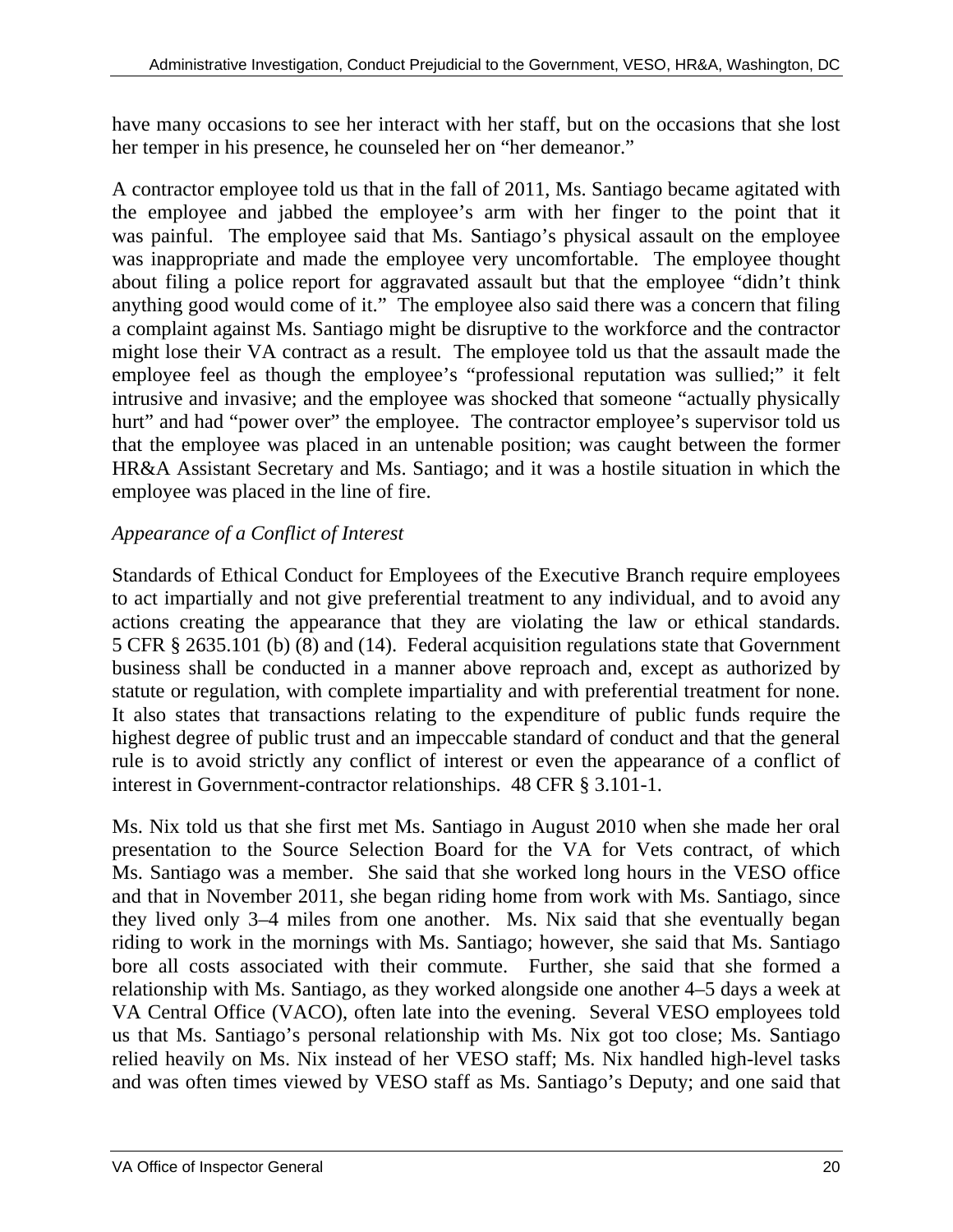Ms. Santiago allowed Ms. Nix to perform tasks that were inherently governmental, such as giving direction to Federal employees as to their job requirements.

VESO employees gave us the following comments concerning the close relationship between Ms. Santiago and Ms. Nix:

- Ms. Nix had direct access to Ms. Santiago
- Ms. Nix recommended VESO staff reassignments and Ms. Santiago complied
- Ms. Santiago and Ms. Nix were overheard making dinner plans for after work
- Ms. Santiago and Ms. Nix were "too close" and Ms. Santiago needed to maintain "boundaries and barriers" with contractors

Ms. Nix told us that she and Ms. Santiago often went to coffee shops near the VESO office and that she, Ms. Santiago, and their spouses went out to dinner together on at least three occasions. She said that in November 2011 the four of them together attended a formal gala sponsored by the U. S. Chamber of Commerce. Ms. Nix further said that over time, their familiarity with one another grew, they shared personal email addresses, and Ms. Nix sent business documents to Ms. Santiago's personal email address. Although we do not know if proprietary information was shared via personal emails, it was inappropriate for a VA employee and VA contractor employee to conduct VA business via their personal email accounts. VA policy requires VA and contractor employees to preserve specific records, to include email, and that these records must be properly stored, preserved, available, and disposed of in accordance with authorized record control schedules. VA Handbook 6301, Paragraph 2 (April 24, 1997).

A contractor employee told us that Ms. Nix told her that Ms. Nix worked at Ms. Santiago's residence one weekend, and another contractor employee told her that Ms. Santiago would go "out with contractors for drinks after work." Email records reflected a familiarity and friendliness between Ms. Santiago, Ms. Nix, and another contractor employee. For example:

- In an August 16, 2011, email, Ms. Santiago told Ms. Nix, "shoot me." Ms. Nix replied, "No  $S_{-}$  T. I talked to [Name]. We think we know what sparked [Name's] questions re OPM. May I call?" Ms. Santiago responded, "Yes-home #-Mary"
- In an October 7, 2011, email, Ms. Santiago told Ms. Nix and another contractor employee, "I really enjoyed my day with you two crazy chicks. Now let's start planning the Sugar House [spa] event. Ms. Nix replied, "I agree. I'm thinking we are going to be in dire need of a spa day on Friday Nov 18!" Ms. Santiago replied, "Perfect!!!..."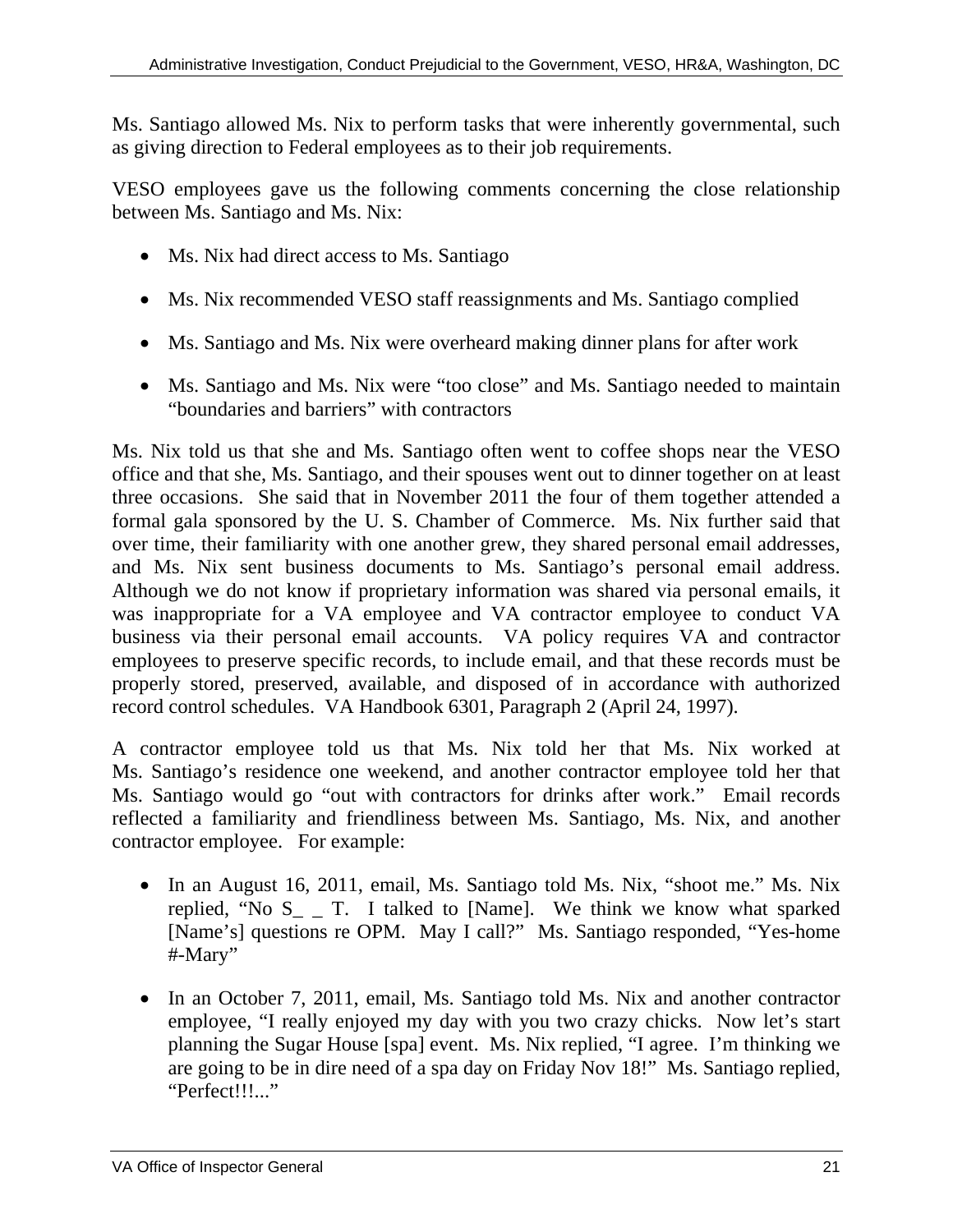- In an October 14, 2011, email, a contractor employee told Ms. Santiago, "Congratulations!!!!!!!! This success…this reality…wouldn't have happened without your vision and leadership...what a tribute to our veterans." Ms. Santiago replied, "[Name]…we did it!!!!! You, me and Kitty got this through in spite of the madness. Now let's schedule that sugar hill spa day to celebrate!"
- In a November 9, 2011, email, Ms. Santiago told Ms. Nix and another contractor employee, "Tomorrow is our celebration night! Then we have to do a spa day."
- In a November 13, 2011, email, Subject: Prom Night, with attached photographs of Ms. Santiago, Ms. Nix, and their spouses at the US Chamber of Commerce gala, Ms. Nix told Ms. Santiago, "Perfect evening to celebrate lots of hard work."
- In a December 19, 2011, email, Ms. Nix told Ms. Santiago, "I found a sitter for Wednesday night!!..Where should we go? Drinks and dinner or just drinks?" Ms. Santiago replied, "Dinner/drinks at willows?"
- In an August 13, 2012, email, Ms. Nix told Ms. Santiago, "I LOVE IT!!! That is so fun. Love the hot red. You had so much more fun this weekend in your cool new car than I did camping with a bunch of rednecks at Jelly Stone Park in Luray. Can you tell I am jealous!" Ms. Santiago replied, "At least we had the color "red" in common."
- In an August 15, 2012, email, Ms. Santiago asked Ms. Nix, "Lunch?" Ms. Nix replied, "Would love to. What time works for you?"
- In an August 24, 2012, email, Ms. Santiago told Ms. Nix, "Drink in hand thinking it is so time to move on[.]" Ms. Nix replied, "…just thinking same thing…but F if I'm going to let some DF mess up the IG stuff...cheers from afar…regards kitty."

# **Conclusion**

We concluded that Ms. Santiago failed to represent VA's Core Values of ICARE and engaged in conduct prejudicial to the Government when she knowingly misrepresented the results of the hiring fair to VA Senior Leadership. We also found that Ms. Nix, as a Serco contract employee with oversight of the hiring fair, was complicit in this intentional misrepresentation. Both Ms. Santiago and Ms. Nix knew that a substantial percentage of the reported tentative selections were not valid, yet they chose to instead provide VA Senior Leadership faulty metrics associated with the hiring fair to falsely reflect that the hiring fair was a success. In May 2012, they told VA's Secretary that they expected 5,000 interviews conducted and 1,500 jobs offered at the hiring fair, and their reported results closely aligned with those expected numbers by reflecting that there were 5,734 interviews and 1,321 tentative job offers.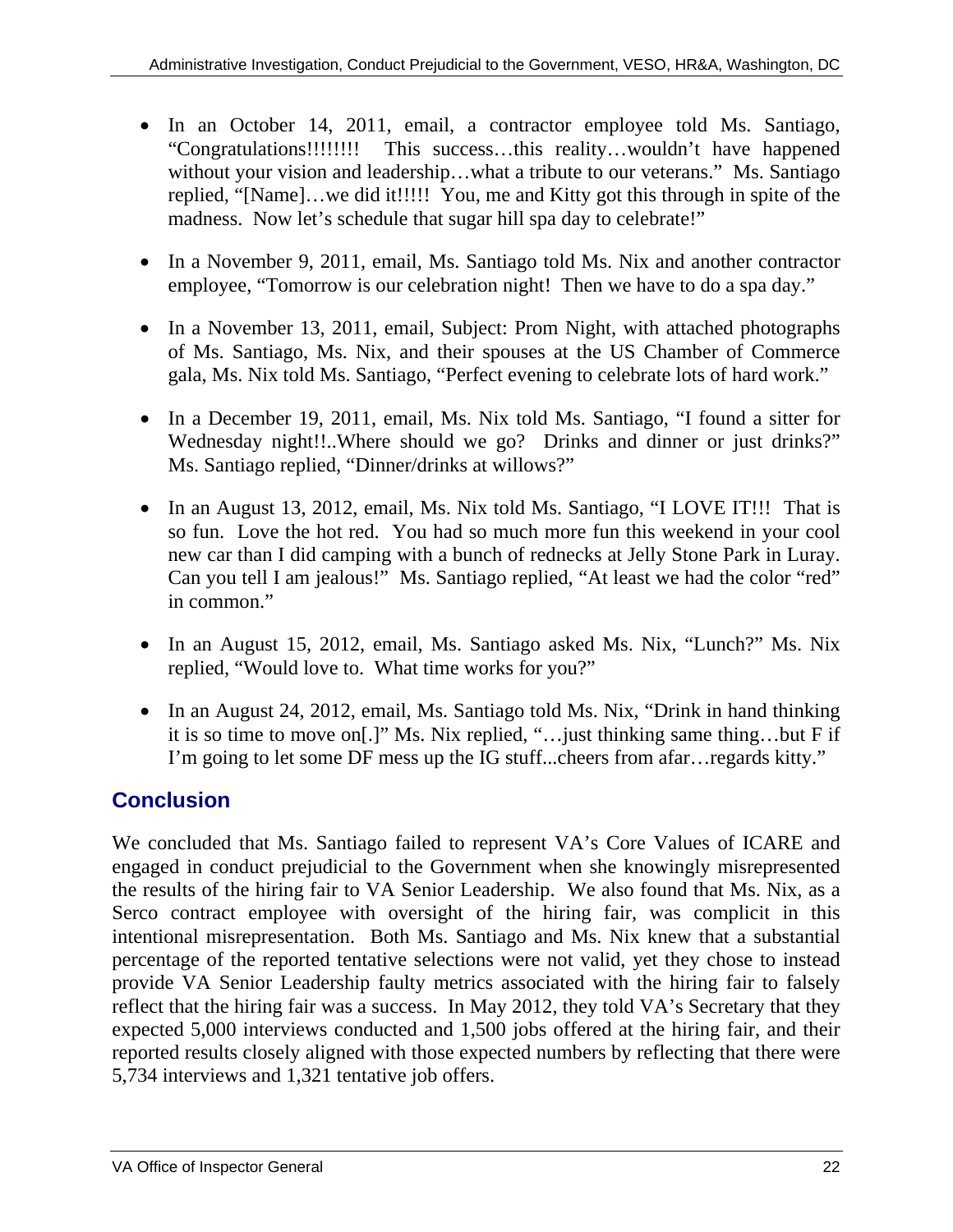In an email sent to Ms. Santiago the day before the hiring fair commenced, she learned that VA's Secretary wanted "numbers updates" daily, and she told her staff that "numbers will be important." During the hiring fair, VA's Chief of Staff reportedly asserted a goal of 2,000 job offers while at the hiring fair and told Ms. Santiago that he was surprised at the low turnout. As a result, Ms. Santiago changed what defined an interview; Ms. Nix rummaged through the trash for previously discarded papers; and 2 hours later, the number of interviews and tentative selections jumped significantly. In further efforts to increase their numbers, fraudulent email accounts were created to enter veterans from incomplete ITWII sheets into EMS; Mr. entries, adding raw numbers into the totals outside of EMS; and Ms. Santiago and Ms. Nix included over 500 tentative selections that they knew or should have known were invalid. Furthermore, Ms. Santiago asked a member of her staff, at a time when they could only verify 19 veterans were hired, to misrepresent in a briefing to the HVAC that the reported 1,300 tentative selections were actually jobs given to veterans. manually counted other incomplete  $(b)(7)(c)$ 

Our forensic analysis of selected ITWII sheets reflected that in some cases a different ink was used to write identifying information than used to check the disposition/status, such as "tentative selection." Although we could not identify who checked the selection or if it was checked before or after the other information was written, it was evident that two different ink pens were used at different times, most probably by different individuals, to falsely reflect that employers completed the ITWII sheets so that the information could be entered into EMS to again increase the lagging numbers.

After the hiring fair, in an effort to further boost their numbers, Ms. Nix told her staff that when they made follow up telephone calls to employers to ask how many veterans they hired since the hiring fair, her staff was to tell the employers that they did not need to directly connect any subsequent veterans hired to the hiring fair. A follow up survey sent to veterans, including veterans who did not attend the hiring fair, reflected that 37 reported that they received a "new job," but only 25 of the 37 actually attended the fair.

than \$100 per placement, we found that VESO's return on investment was abysmal. When first presented to VA's Secretary, Ms. Santiago estimated that the cost of the hiring fair would be \$814 per job offered. Based on hiring fair costs of about \$2,612,500 (hiring fair costs plus OPM's 4.5 percent service fee) with only 747 tentative selections (the total minus the 574 we found invalid), the cost was about \$3,500 per tentative selection, and the cost would be significantly higher for each veteran actually hired as a result of the fair, if that number could truly be determined. When comparing VESO's expenditures and returns with those of the U. S. Chamber of Commerce Foundation's *Hiring Our Heroes*, which held three hiring fairs at a total cost of \$20,000 and spent less

Ms. Nix and Serco, while under contract to VESO through an IA with OPM, were responsible for recording and reporting accurate hiring fair data; however, Serco provided, at a cost of \$509,884, an inept EMS system that was no more than a spreadsheet that did not or could not provide information relevant to VESO's needs.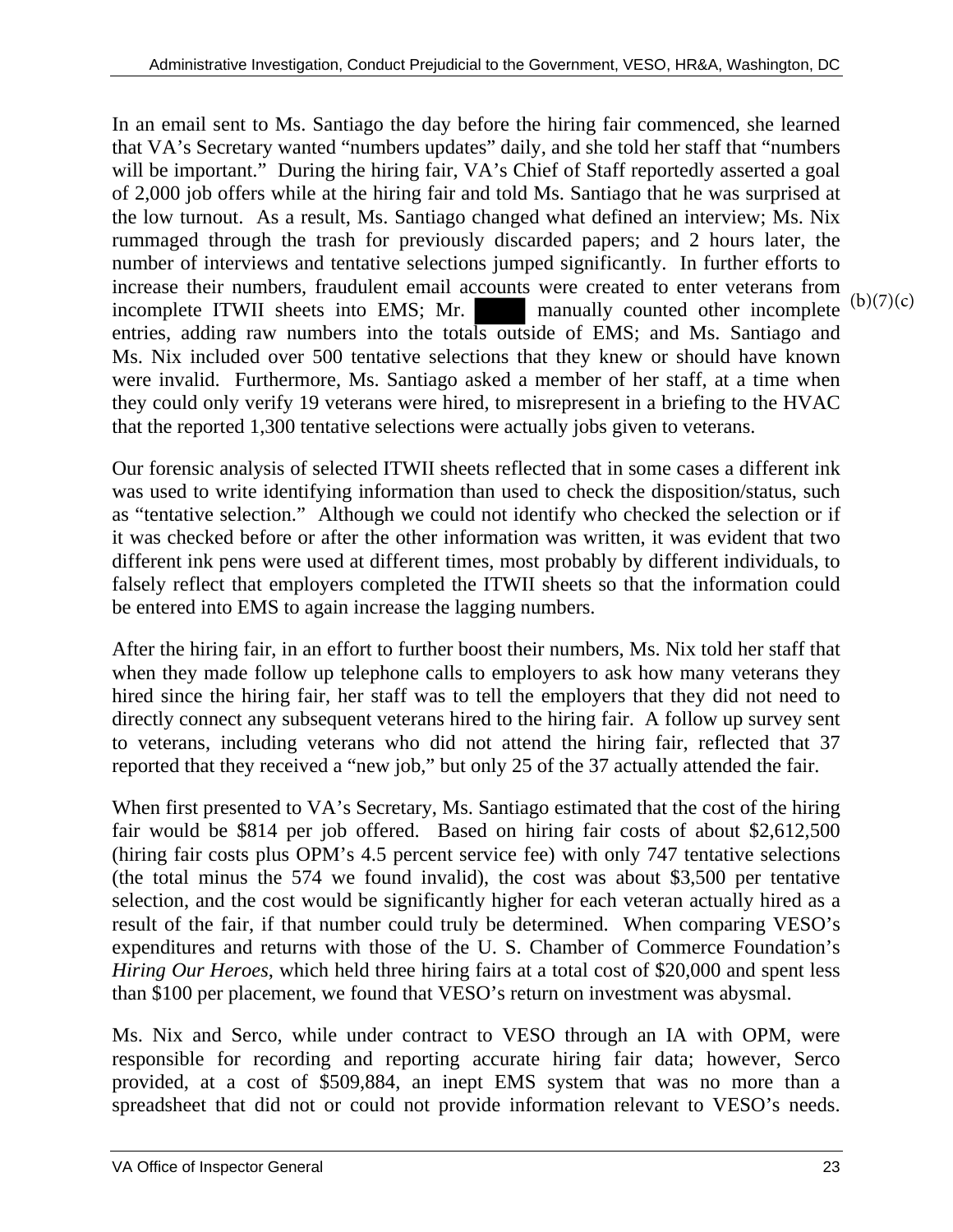Instead of creating dropdown menus with pre-populated data, Serco's development team left the system open for free form text fields with no standardization; thus, the data entry team input whatever they felt was appropriate, leading to many variations for dates, times, and company names. Further, to enter data on a veteran, the only required fields on the ITWII were a first name, last name, and email address; however, the most crucial data, a date, time, and disposition/status of an interview, were not required. After Serco's data cleansing, manual scrubbing, corrections of duplicate entries, and piles of interview tracker sheets entered into the system immediately after the fair, in conjunction with  $(b)(7)(c)$ Mr. calculating data outside of EMS, we found that the EMS data was so tainted that we could not duplicate the various metrics Serco reported for the hiring fair. We referred Serco Services, Inc., Ms. Katherine Nix, and Ms. Mary Santiago to VA's Suspension and Debarment Committee for possible action in accordance with FAR Subpart 9.4 and VAAR Subpart 809.406.

We found that Ms. Santiago did not properly manage her workforce, as some VESO employees were not fully engaged during the workday, with one employee being idle 60 percent of the time 3 days a week and one had nothing to do 30 minutes into his workday. One was not given a position description, others were given inadequate guidance, and some employees left from the frustration associated with having no work to do. We further found that Ms. Santiago was unprofessional, disrespectful, and used profanity on a frequent basis. Further, a contractor employee told us, on one occasion, she was physically assaulted by Ms. Santiago. Ms. Santiago made working conditions within VESO extremely difficult and unpleasant for her staff and contractor employees on a daily basis, fostering an abusive environment, an erosion of morale, and unfettered bullying. The Acting HR&A Assistant Secretary told us that there were rumors that Ms. Santiago had a reputation for being hot tempered, difficult to work with, VA employees either left or wanted to leave because of her, and she created a hostile work environment. He said that on the occasions he saw her lose her temper, he counseled her on her improper conduct.

Further, we found that Ms. Santiago created an appearance of a conflict of interest by maintaining a less-than-arm's-length relationship with Ms. Nix. Ms. Nix said that the two socialized with one another afterhours, and employees told us that Ms. Santiago openly discussed Ms. Nix and her after-work social plans in front of employees. This led employees to reasonably believe that Ms. Santiago engaged in a conflict of interest given hers and Ms. Nix's Government–contractor employee relationship.

were "not real jobs" and that Ms. Santiago was aware that Kelly made no job offers. Finally, we found that Ms. Nix displayed a lack of candor while being interviewed under oath. She told us that the more than 400 tentative selections Kelly made to veterans were real jobs; however, while at the hiring fair, she confirmed for a VESO employee that they Kelly representatives confirmed for us that they did no interviews and made no job offers. during the hiring fair.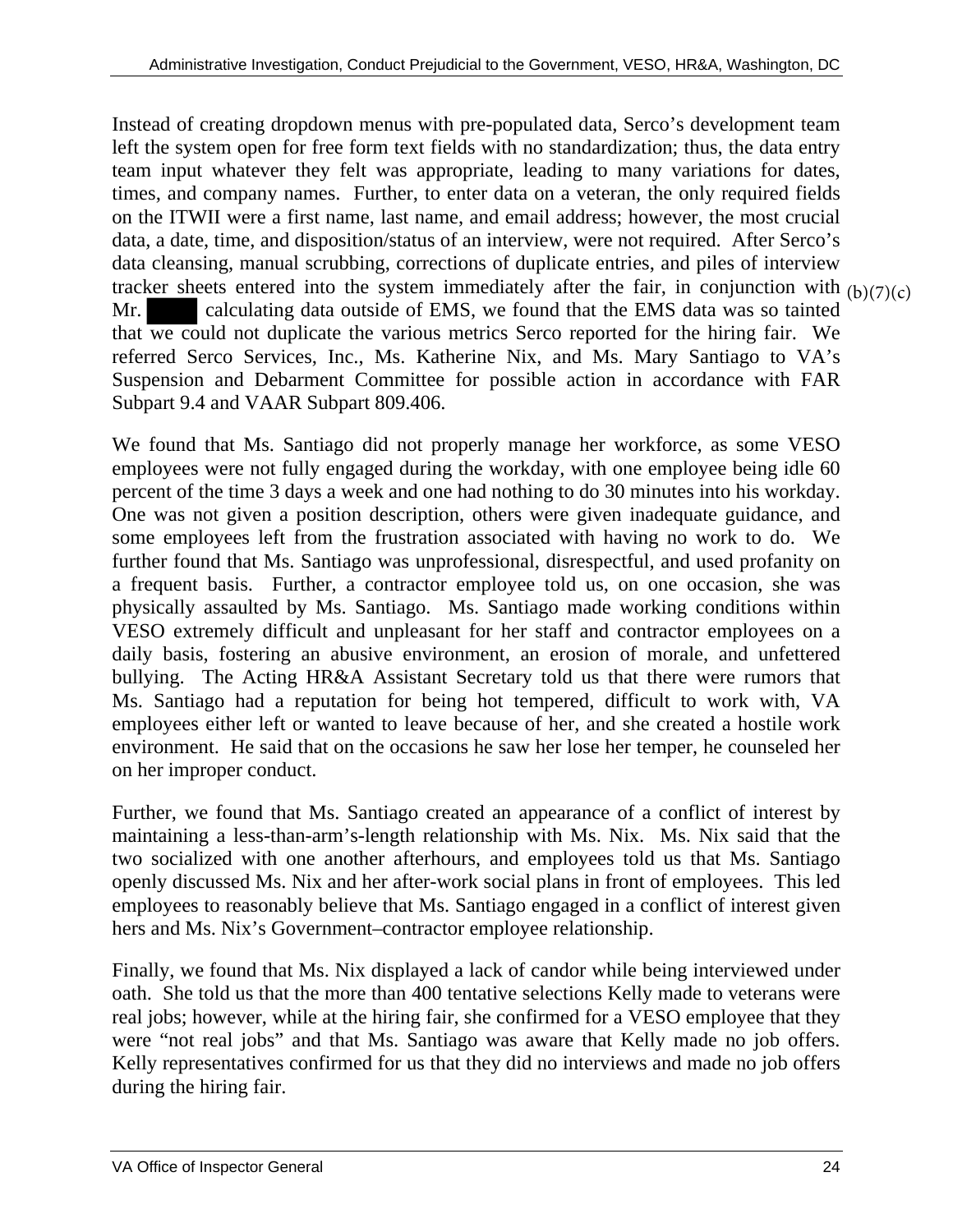**Recommendation 1.** We recommend that the Interim Chief of Staff confer with the Offices of Acquisition and Logistics (OAL) and General Counsel (OGC) to seek reimbursement of the \$509,884 paid to Serco due to their failure to perform in accordance with the terms of the contract to provide a system to capture and report accurate data to support VA's needs.

**Recommendation 2.** We recommend that the Interim Chief of Staff confer with OGC and HR Officials outside of VESO to ensure that VESO positions are evaluated to ensure that VESO has an effective, efficient, and fully engaged workforce.

# **Comments**

The Interim Chief of Staff was responsive, and his comments are in Appendix A. We will follow up to ensure that the recommendations are implemented.

ames Street

JAMES J. O'NEILL Assistant Inspector General for Investigations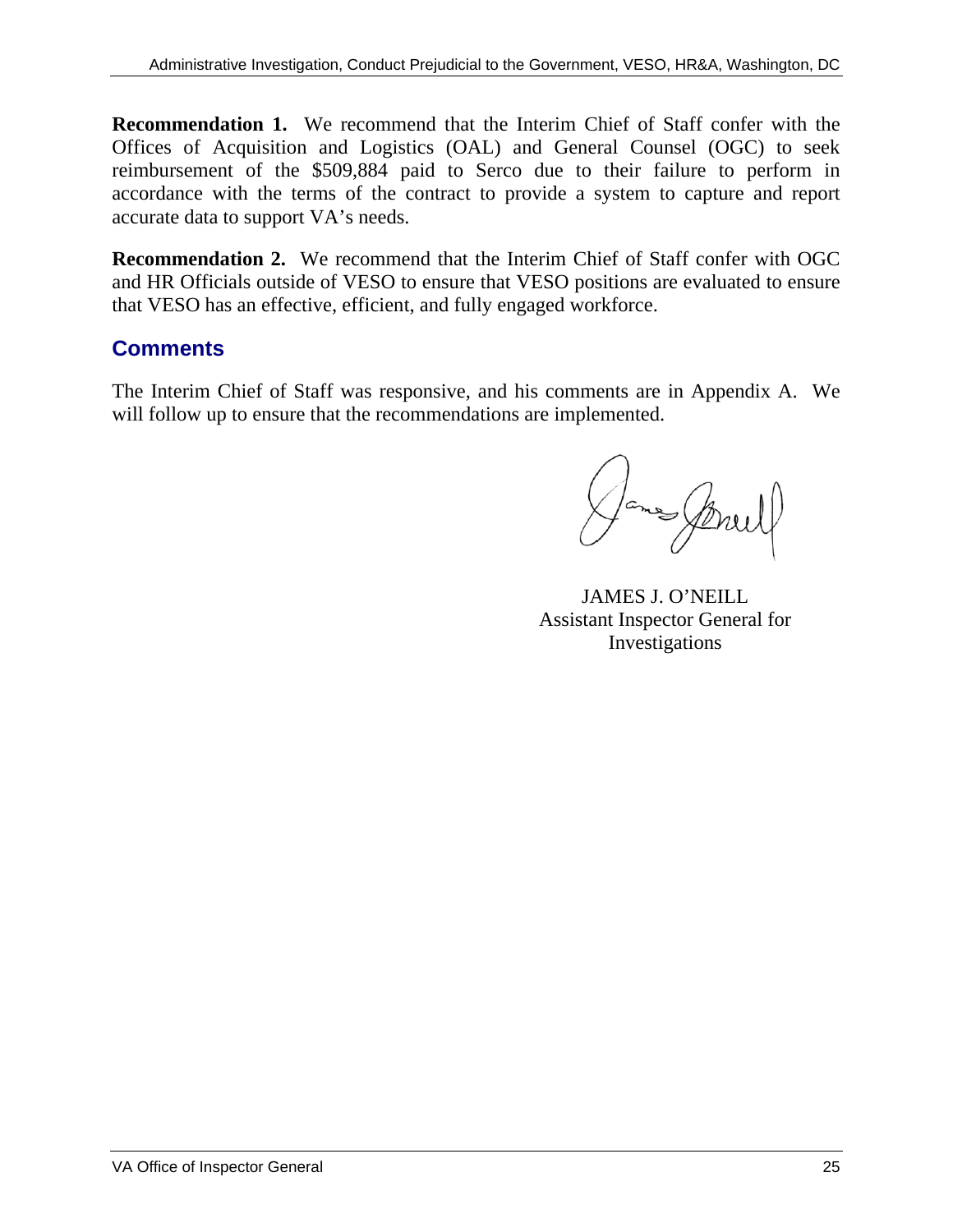**Appendix A** 

# **Interim Chief of Staff Comments**

# **Department of Veterans Affairs Memorandum Date:** June 6, 2013 **From:** Interim Chief of Staff (00A) **Subject: Administrative Investigation, Conduct Prejudicial to the Government, VESO, HR&A, Washington, DC To:** Assistant Inspector General for Investigations (50) I have reviewed subject report. Below are comments submitted in response to the recommendations in the Office of Inspector General's report:

**Recommendation 1.** We recommend that the Interim Chief of Staff confer with OAL and OGC to seek reimbursement of the \$509,884 paid to Serco due to their failure to perform in accordance with the terms of the contract to provide a system to capture and report accurate data to support VA's needs.

Comment: I will confer with OAL and OGC to determine the best course of action with regard to possible reimbursement of funds paid to Serco.

**Recommendation 2.** We recommend that the Interim Chief of Staff confer with OGC and HR Officials outside of VESO to ensure that VESO positions are evaluated to ensure that VESO has an effective, efficient, and fully engaged workforce.

Comment: I will confer with OGC and HR Officials to conduct an evaluation of VESO to ensure an efficient and effective organization and workforce.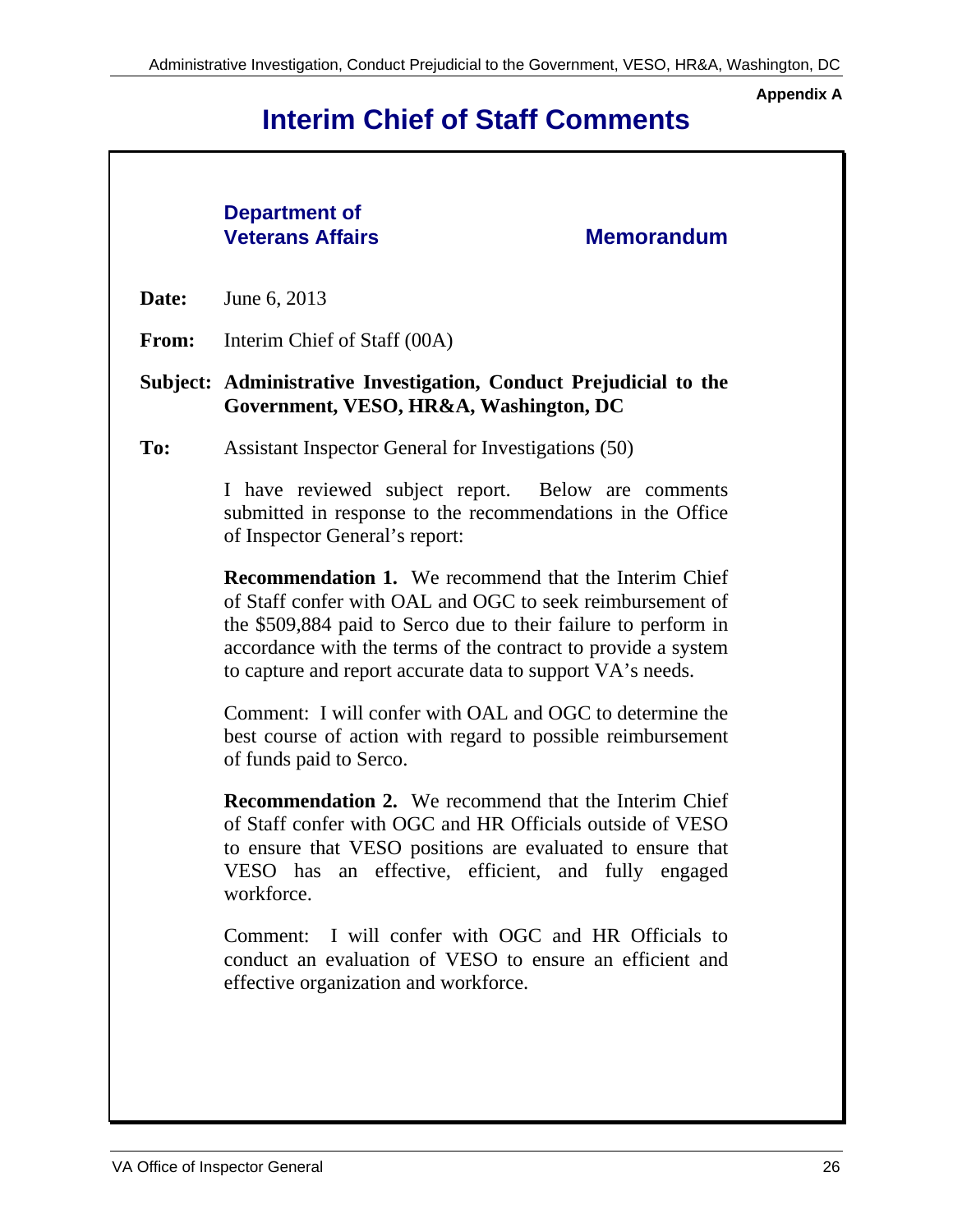Thank you for the opportunity to review this draft report and comment.

R Jose D. Riojas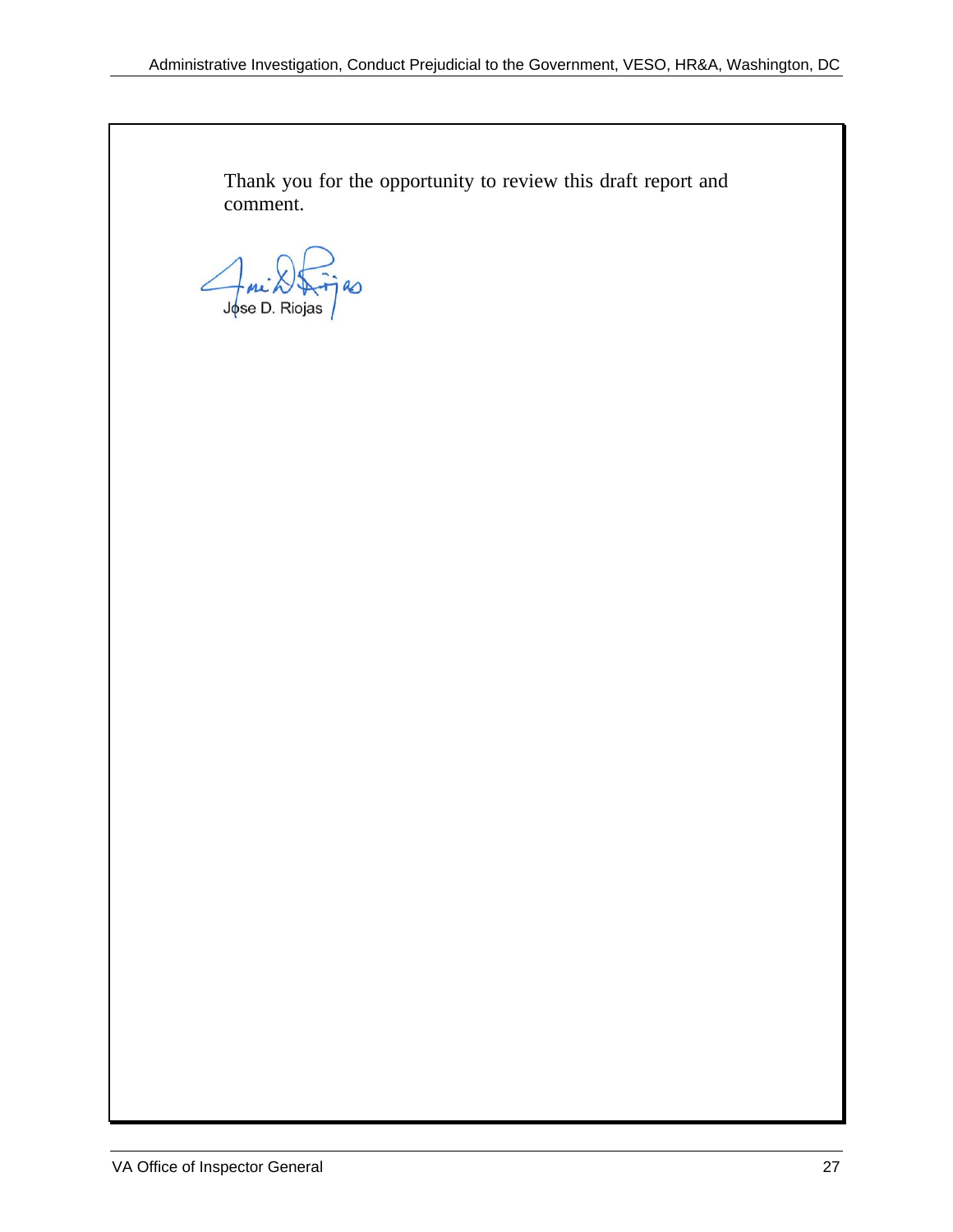**Appendix B** 

# **OIG Contact and Staff Acknowledgments**

| <b>OIG</b> Contact | For more information about this report, please contact the<br>Office of Inspector General at (202) 461-4720. |
|--------------------|--------------------------------------------------------------------------------------------------------------|
| Acknowledgments    | <b>Charles Millard</b><br>William Tully<br>Leanne Shelly<br><b>Robert Warren</b><br>Debra Crawford           |